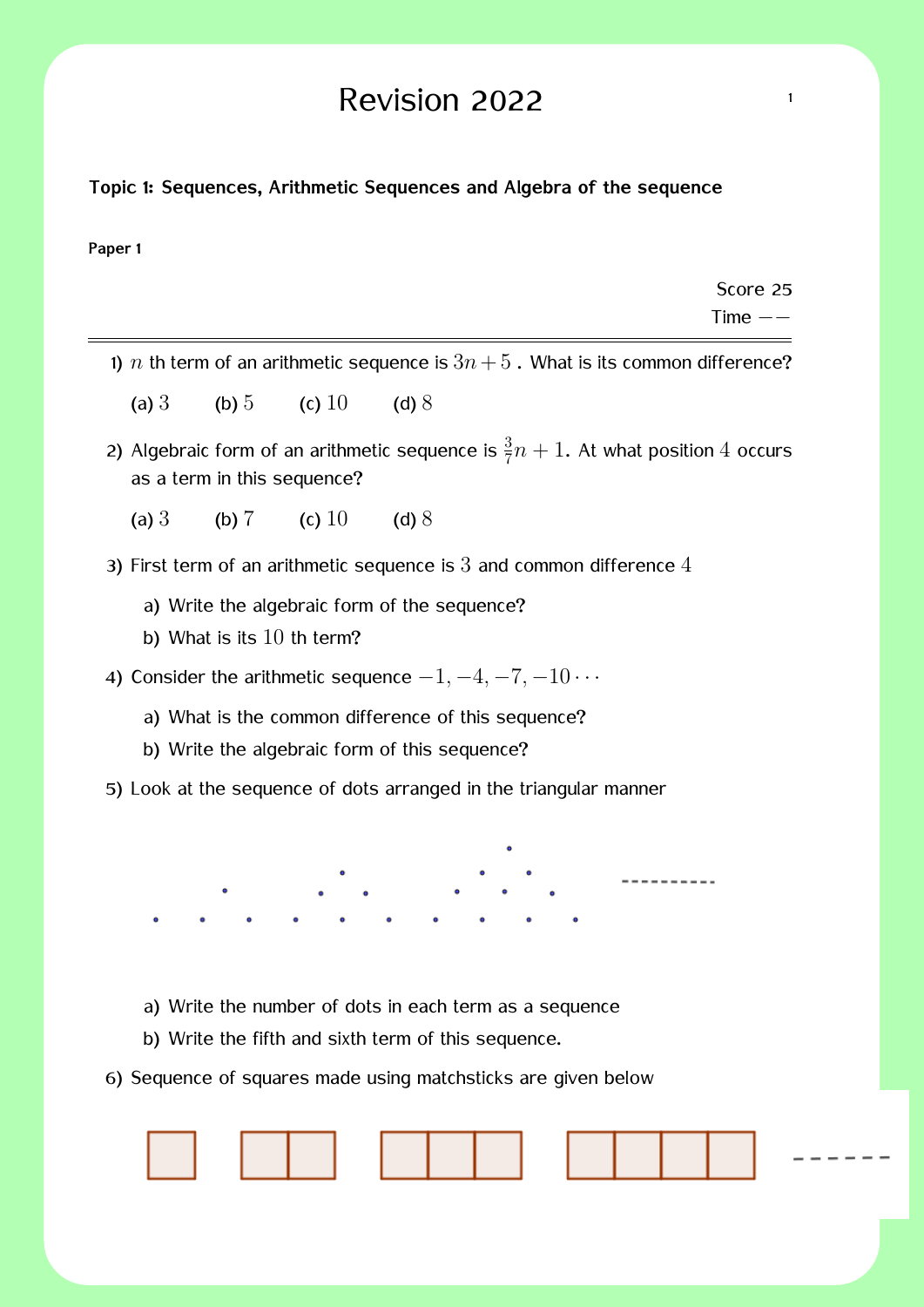- a) Write the number of matchstick used in each figure as a sequence
- b) Write the algebraic form of this sequence
- 7) Consider the arithmetic sequence  $3, 7, 10 \cdots$ 
	- a) Write the algebraic form of this sequence
	- b) How many terms are there in this sequence upto 100?
	- c) At what position 147 occurs as a term of the sequence?
- 8) Consider two arithmetic sequences

 $7, 9, 11 \cdots$ 42*,* 39*,* 36 *· · ·*

- a) Write the algebraic form of both the sequences
- b) At what position a number occurs as a common term in these sequences
- c) What is the common term of the sequences.
- 9) Algebraic form of an arithmetic sequence is  $\frac{3}{4}n + 3$ 
	- a) What is the common difference ?
	- b) At what position an integer occurs as a term of the sequence first?
	- c) What is the first integer term of this sequence?

10) Look at the pattern carefully

 $\mathbf{1}$  $234$ 5 6 7 8 9

- a) Write the number of numbers in each line as a sequence
- b) Write the algebraic form of this sequence
- c) How many numbers are there in  $30$  th line in the pattern
- d) Which number comes in the right end of 30 th line
- e) Which number comes in the left end end of 30 th line

### Answers

1) 3

2) 7 the position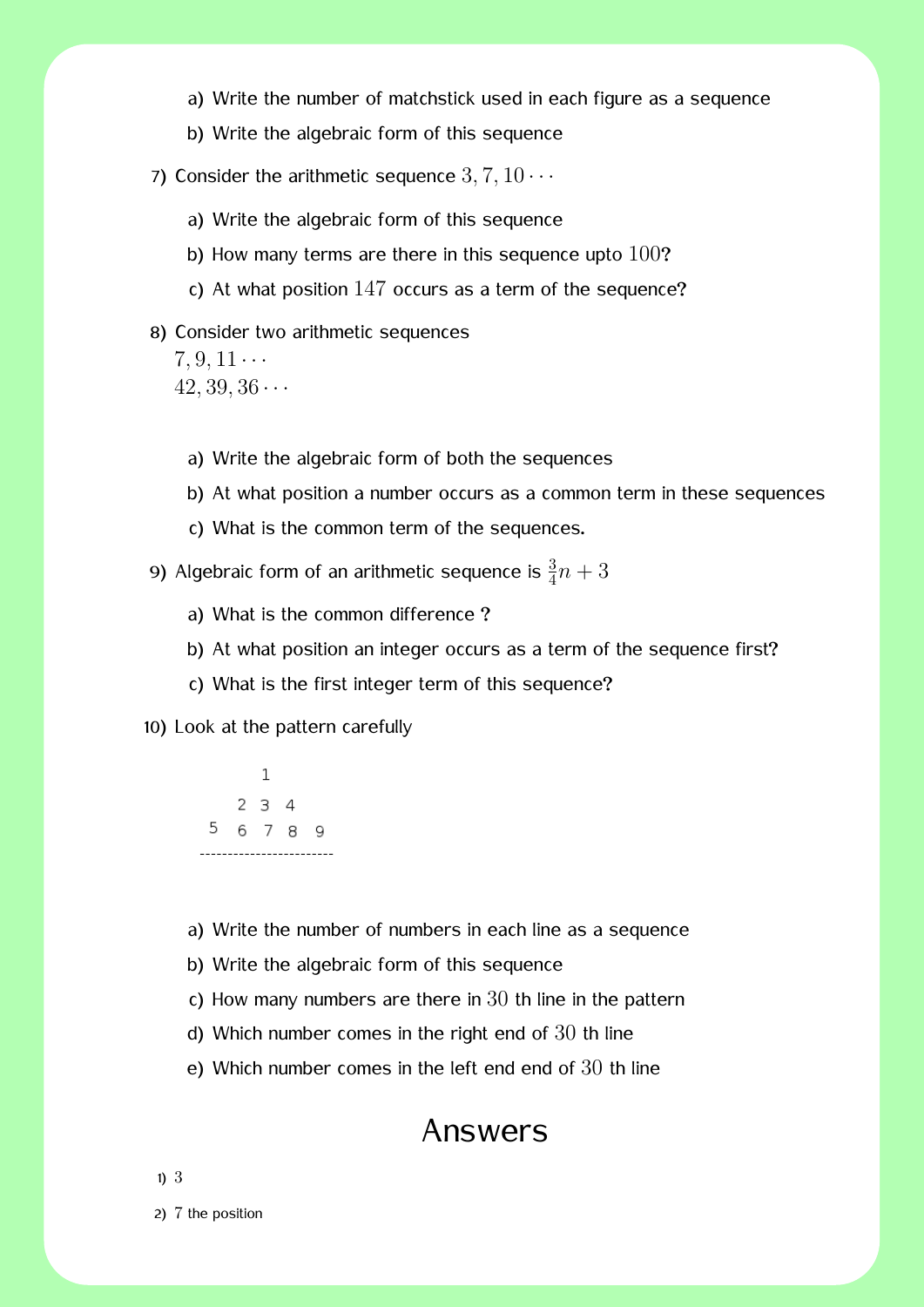| 3)  | a) $x_n = dn + (f - d)$<br>$x_n = 4n + (3 - 4) = 4n - 1$                                                                                       | Э |
|-----|------------------------------------------------------------------------------------------------------------------------------------------------|---|
|     | b) $x_{10} = 4 \times 10 - 1 = 39$                                                                                                             |   |
| 4)  | a) $d = -4 - (-1) = -4 + 1 = -3$                                                                                                               |   |
|     | b) $x_n = -3n + 2$                                                                                                                             |   |
| 5)  | a) $1, 3, 6, 10 \cdots$                                                                                                                        |   |
|     | b) $x_5 = 10 + 5 = 15$ $x_6 = 15 + 6 = 21$                                                                                                     |   |
| 6)  | a) $4, 7, 10 \cdots$                                                                                                                           |   |
|     | b) $3n + 1$                                                                                                                                    |   |
| 7)  | a) $x_n = 4n - 1$                                                                                                                              |   |
|     | b) $4n - 1 = 100$ , $4n = 101$ , $n = 25.2 \rightarrow n = 25$<br>There are $25$ terms in this sequence below $100$                            |   |
|     | c) $4n - 1 = 147, n = \frac{148}{4} = 37.$<br>$37$ th term is $147$                                                                            |   |
| 8)  | a) For the first sequence $x_n = 2n + 5$<br>For the second sequence $x_n = -3n + 45$                                                           |   |
|     | b) $2n + 5 = -3n + 45$ , $2n + 3n = 40$ , $5n = 40$ , $n = 8$                                                                                  |   |
|     | c) $x_8 = 21$ in both the sequences.                                                                                                           |   |
| 9)  | a) $d = \frac{3}{4}$                                                                                                                           |   |
|     | b) When $n = 4$ , $x_4 = \frac{3}{4} \times 4 + 3 = 6$ (integer)<br>$6$ is the first integer term of the sequence. It comes as the $4$ th term |   |
|     | c) $6$                                                                                                                                         |   |
| 10) | a) $1, 3, 5, 7 \cdots$                                                                                                                         |   |
|     | b) $2n-1$                                                                                                                                      |   |
|     | c) $2 \times 30 - 1 = 59$                                                                                                                      |   |
|     | d) $30^2 = 900$                                                                                                                                |   |

e)  $29^2 + 1 = 842$ 

1

1 Compiler : John P.A, sjpuzzles@gmail.com , jpavpz@gmail.com *|* 9847307721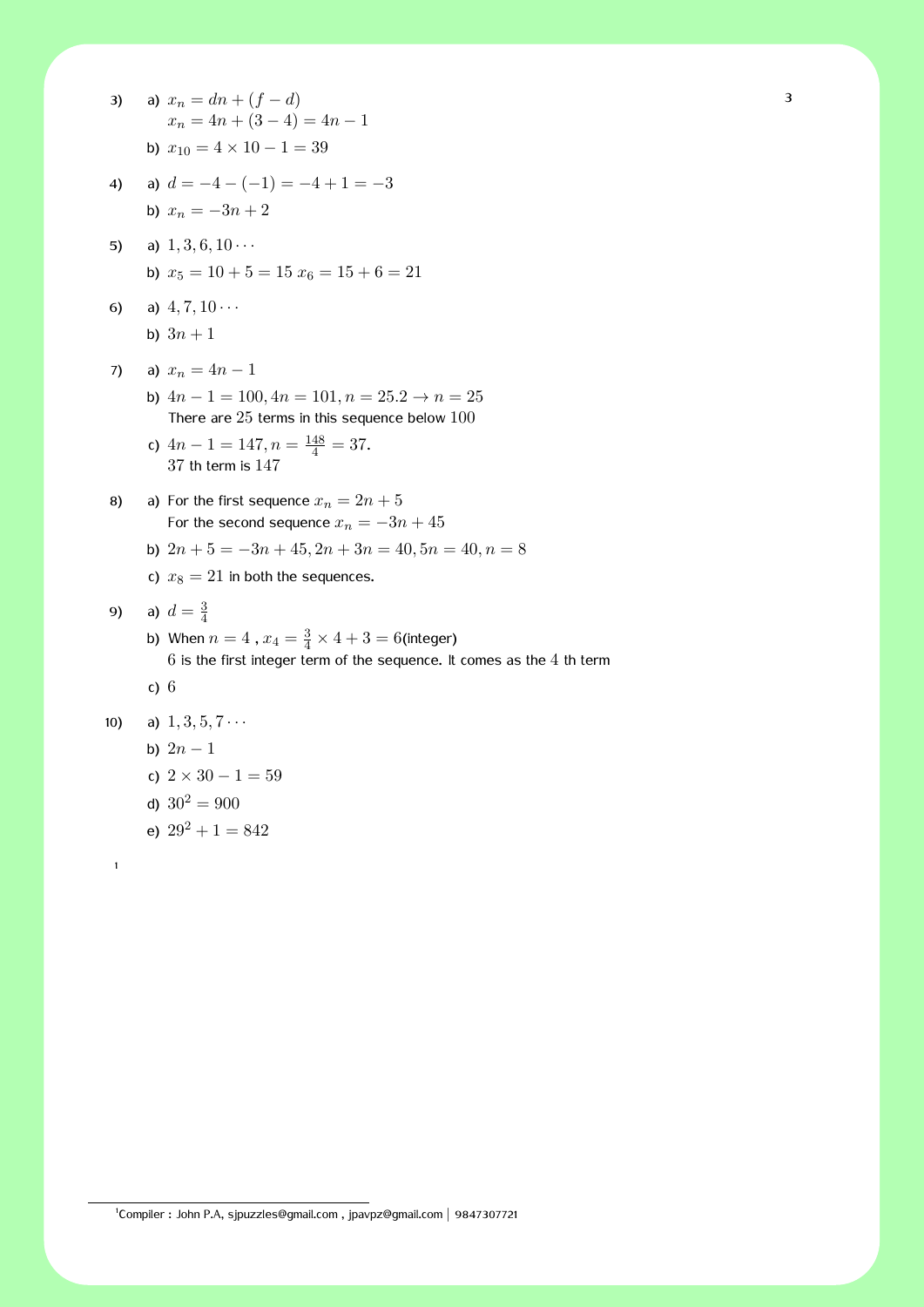# $\text{Revision } 2022$

**Topic 1:േΚണി , സമാɸരേΚണി , ബീജഗണിതം**

**Paper 1**

Score 25

Time *−−*

- 1) ഒരു സമാന്തരശ്രേണിയുടെ  $n$ മത്തെ പദം  $3n + 5$ ആയാൽ പൊഇവ്യത്യാസം .
	- (a)  $3$  (b)  $5$  (c)  $10$  (d)  $8$
- 2) ഒരു സമാന്തരശ്രേണിയുടെ ബീജഗണിതരൂപം  $\frac{3}{7}n{+}1$ ആണ് . എത്രാമത്തെ പദമാണ് 4?
	- (a) 3 (b) 7 (c) 10 (d) 8
- 3) ഒരു സമാന്തരശ്രേണിയുടെ ആദൃപദം  $3$  , പൊഇവൃതൃാസം  $4$ 
	- a) ശ്രേണിയുടെ ബീജഗണിതരൂപം എഴുതുക?
	- b) ശ്രേണിയുടെ പത്താം പദം എത്ര?
- +)  $-1, -4, -7, -10 \cdots$  എന്ന ശ്രേണി പരിഗണിക്കുക
	- a) പൊതുവൃത്യാസം എത്ര?
	- b) ശ്രേണിയുടെ ബീജഗണിതരൂപം എഴുതുക?
- 5) കുത്തുകൾ ത്രികോണാക്ലതിയിൽ പ്രദർശിപ്പിക്കുന്ന ശ്രേണിയാണ് താഴെ കാണുന്നത്

- a) ഓരോ പദത്തിലുമുള്ള കത്തകളടെ എണ്ണം ശ്രേണിയായി എഴുതുക
- b) അഞ്ചാമത്തെയും ആറാമത്തെയും പദം എഴുതുക.
- 6) തീപ്പെട്ടി കമ്പുകൾ ഉപയോഗിച്ച് സമചഇരങ്ങളണ്ടാക്കി ശ്രേണിയായി കാണിച്ചിരിക്കുന്ന

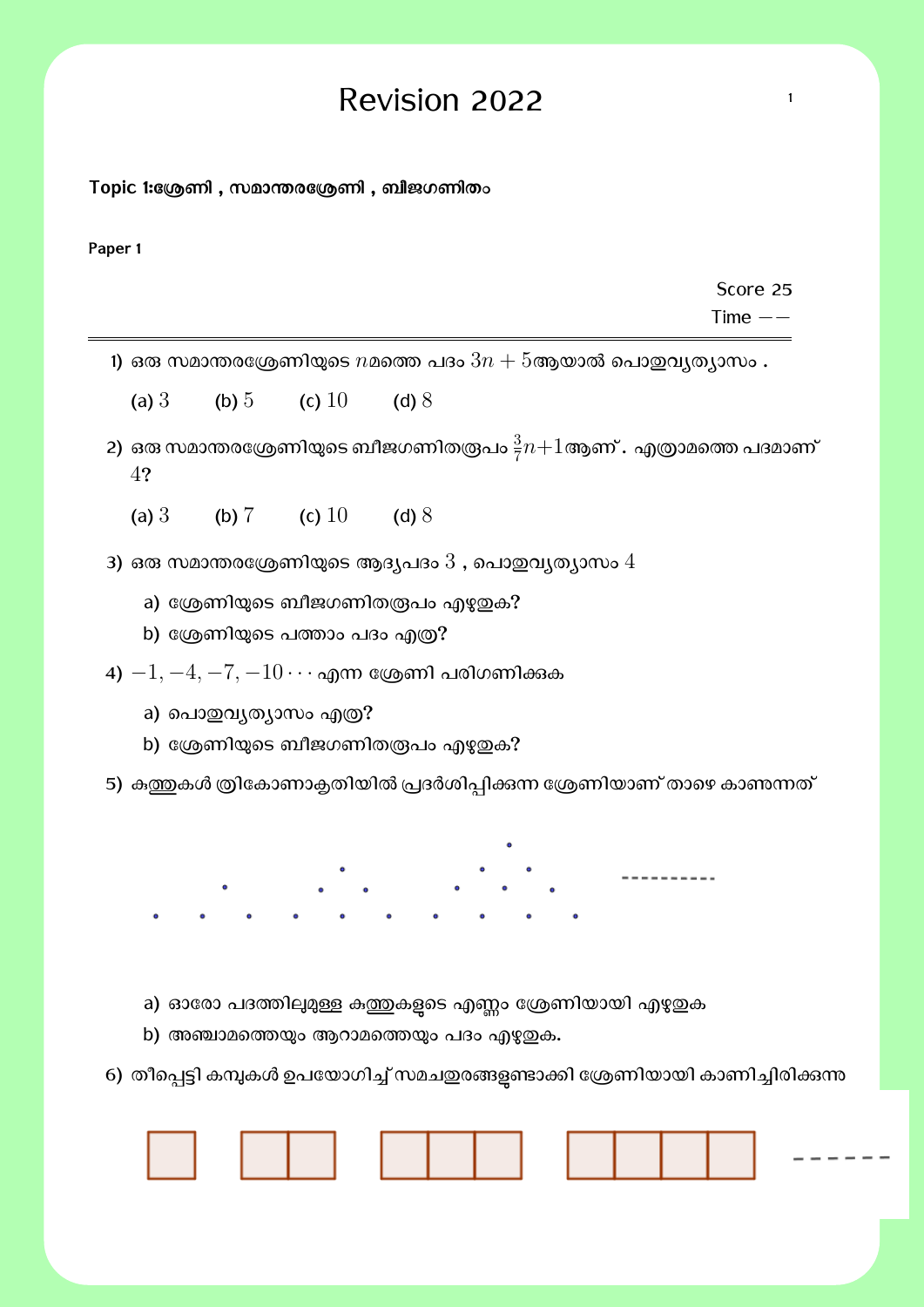- a) ഓരോ പദങ്ങളിലെയും സമചഇരങ്ങളടെ എണ്ണം ശ്രേണിയായി എഴുഇക
- b) ശ്രേണിയുടെ ബീജഗണിതരൂപം എഴുതുക
- 7)  $3, 7, 10 \cdots$  എന്ന ശ്രേണി പരിഗണിക്കുക
	- a) ഈ ശ്രേണിയുടെ ബീജഗണിതരൂപം എഴുഇക
	- b)  $100$ വരെ ഈ ശ്രേണിയിൽ എത്ര പദങ്ങളണ്ട് ?
	- c)  $147$ ഈ ശ്രേണിയിൽ എത്രാമത്തെ പദമാണ് ?
- 8) താഴെ കൊടുത്തിരിക്കന്ന സമാന്തരശ്രേണികൾ പരിഗണിക്കുക

 $7, 9, 11 \cdots$  $42, 39, 36 \cdots$ 

- a) രണ്ട് ശ്രേണികളടെയും ബീജഗണിതരൂപം എഴുതുക
- b) ഏത് സ്ഥാനത്താണ് രണ്ട് ശ്രേണികൾക്കം പൊഇവായ പദം ഉണ്ടാകുന്നത് ?
- c) പൊഇവൃത്യാസം എത്ര?
- 9) ഒരു സമാന്തരശ്രേണിയുടെ ബീജഗണിതരൂപം  $\frac{3}{4}n+3$ ആണ്
	- a) പൊതുവൃത്യാസം എത്ര ?
	- b) ഈ ശ്രേണിയിൽ ആദ്യമായി എത്രാമത്തെ സ്ഥാനത്താണ് എണ്ണൽ സംഖ്യ പദമാകന്നത് ?
	- c) ആദ്യത്തെ എണ്ണൽസംഖ്യാപദം ഏത് ?
- 10) താഴെ കൊടുത്തിരിക്കന്ന പാറ്റേൺ നോക്കുക

 $\,1$  $234$ 5 6 7 8 9

- a) ഓരോ വരിയിലെയും സംഖ്യകളടെ എണ്ണം ശ്രേണിയായി എഴുതുക
- b) ഈ ശ്രേണിയുടെ ബീജഗണിതരൂപം എഴുഇക
- c) മുപ്പതാമത്തെ വരിയിൽ എത്ര പദങ്ങളണ്ട് ?
- d)  $30$ മത്തെ വരിയിലെ അവസാനസംഖ്യ ഏത്
- e) മുപ്പതാമത്തെ വരിയിലെ ആദൃസംഖ്യ ഏത് ?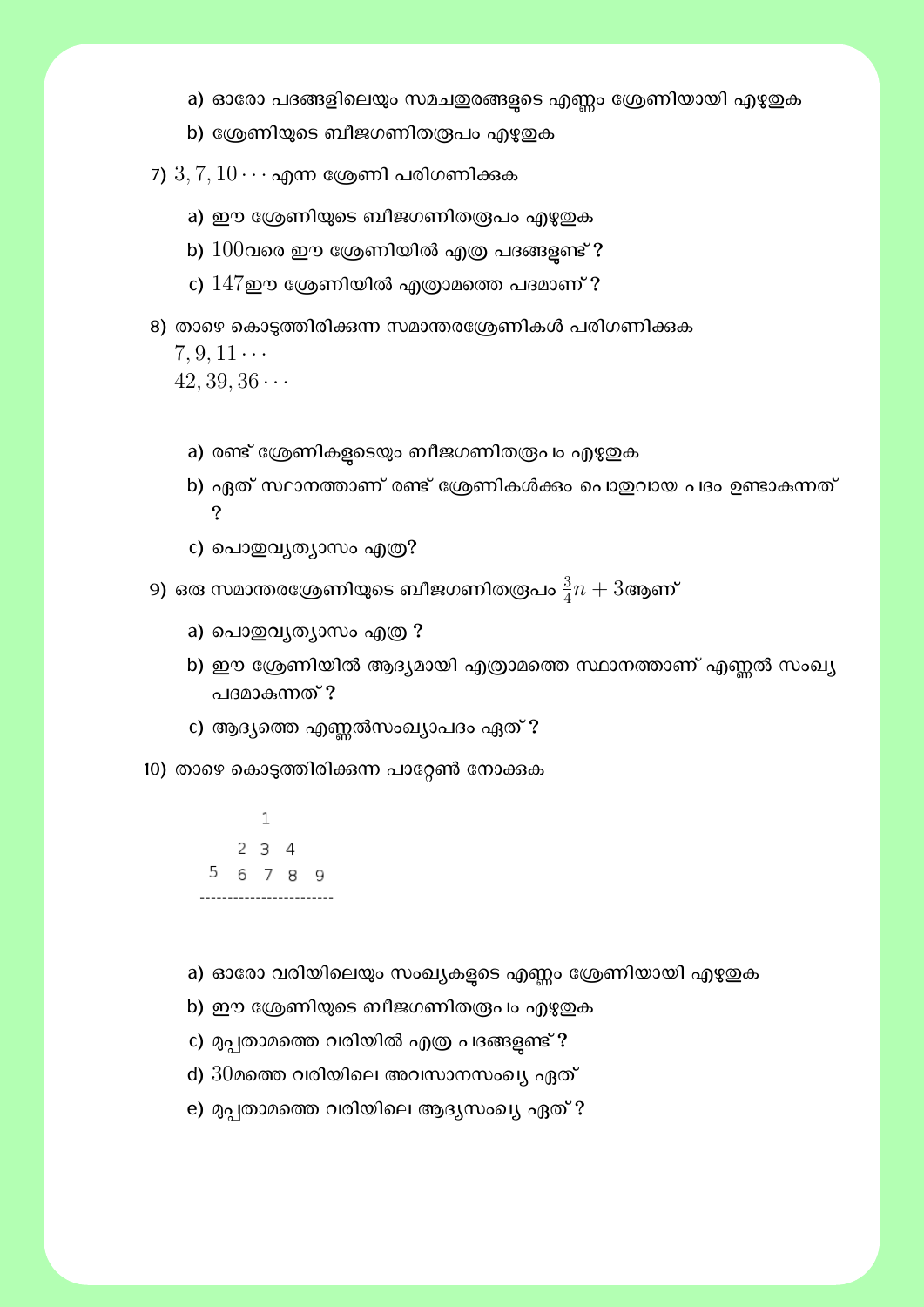# Answers 3

| 1)3 |        |                                                                                                                               |
|-----|--------|-------------------------------------------------------------------------------------------------------------------------------|
|     |        | 2) 7 the position                                                                                                             |
| 3)  |        | a) $x_n = dn + (f - d)$<br>$x_n = 4n + (3 - 4) = 4n - 1$                                                                      |
|     |        | b) $x_{10} = 4 \times 10 - 1 = 39$                                                                                            |
| 4)  |        | a) $d = -4 - (-1) = -4 + 1 = -3$<br>b) $x_n = -3n + 2$                                                                        |
| 5)  |        | a) $1, 3, 6, 10 \cdots$                                                                                                       |
|     |        | b) $x_5 = 10 + 5 = 15$ $x_6 = 15 + 6 = 21$                                                                                    |
| 6)  |        | a) $4, 7, 10 \cdots$                                                                                                          |
|     |        | b) $3n + 1$                                                                                                                   |
| 7)  |        | a) $x_n = 4n - 1$                                                                                                             |
|     |        | b) $4n - 1 = 100$ , $4n = 101$ , $n = 25.2 \rightarrow n = 25$<br>$100$ ൽ താഴെ $25$ പദങ്ങളുണ്ട്                               |
|     |        | c) $4n - 1 = 147, n = \frac{148}{4} = 37.$<br>$37$ മത്തെ പദമാണ് $147\,$                                                       |
| 8)  |        | a) ആദ്യശ്രേണിയിൽ $x_n = 2n + 5$<br>രണ്ടാമത്തെ ശ്രേണിയിൽ $x_n = -3n + 45$                                                      |
|     |        | b) $2n + 5 = -3n + 45$ , $2n + 3n = 40$ , $5n = 40$ , $n = 8$                                                                 |
|     |        | c) $x_8 = 21$ ആണ് പൊതുവായ പദം .                                                                                               |
| 9)  |        | a) $d = \frac{3}{4}$                                                                                                          |
|     |        | b) $n = 4$ ആയാൽ , $x_4 = \frac{3}{4} \times 4 + 3 = 6$ (എണ്ണൽസംഖ്യ)<br>6ആണ് ആദ്യത്തെ എണ്ണൽസംഖ്യാപദം . അത് 4 മത്തെ സ്ഥാനത്താണ് |
|     | c) $6$ |                                                                                                                               |
| 10) |        | a) $1, 3, 5, 7 \cdots$                                                                                                        |
|     |        | b) $2n - 1$                                                                                                                   |
|     |        | c) $2 \times 30 - 1 = 59$                                                                                                     |
|     |        | d) $30^2 = 900$                                                                                                               |
|     |        | e) $29^2 + 1 = 842$                                                                                                           |
| 1   |        |                                                                                                                               |
|     |        |                                                                                                                               |

1 Compiler : John P.A, sjpuzzles@gmail.com , jpavpz@gmail.com *|* 9847307721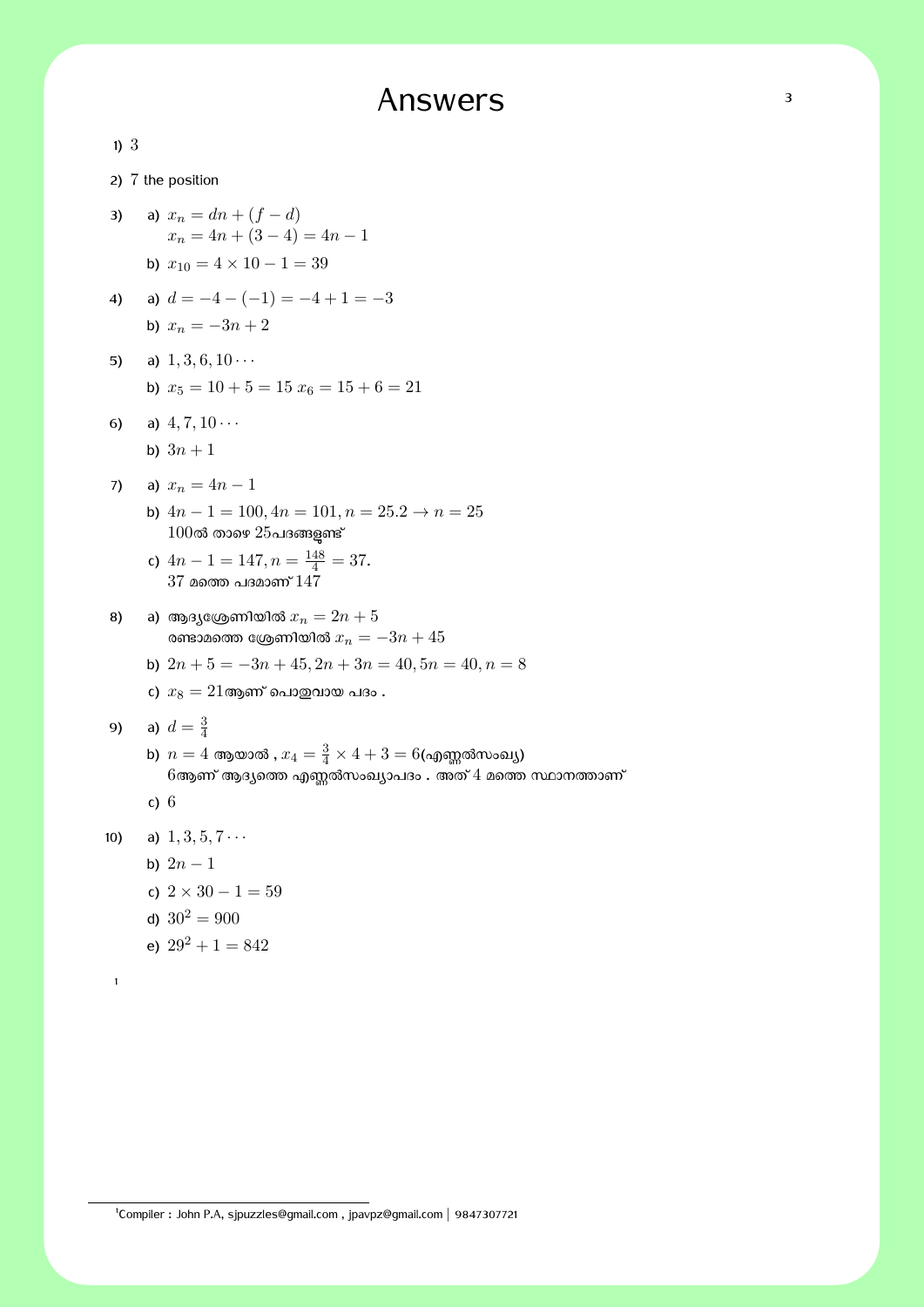#### **Topic 2:Difference between two terms of an arithmetic Sequence and common difference**

For SSLC Examination 2021-22

**Remainder on dividing the terms of an arithmetic sequence by the common dif ference**

**Paper 2**

Score 25 Time *−−*

- 1) What is the difference between the fifth term and tenth term of an arithmetic sequence with common difference 5
	- (a)  $25$  (b)  $20$  (c)  $30$  (d)  $15$
- 2) The difference between  $12$  th term and  $18$  th term of an arithmetic sequence is 42. What is the common difference?
	- (a)  $3$  (b)  $10$  (c)  $7$  (d)  $11$
- 3) Algebraic form of an arithmetic sequence is  $3n + 2$ 
	- a) What is the remainder on dividing the terms by its common difference?
	- b) What is the largest two digit term of the sequence?
- 4) The difference between  $5$  th term and  $10$  th term of an arithmetic sequence is 20
	- a) What is the common difference?
	- b) What should be added to  $20$  th term to get  $40$  th term?
- 5)  $10$  th and  $12$  th terms of an arithmetic sequence are  $32$  and  $46$ .
	- a) What is the common difference?
	- b) What is the first term of this sequence?
- 6) Algebraic form of an arithmetic sequence is  $3n + 7$ 
	- a) Write the sequence
	- b) Is  $100$  a term of this sequence ? How can we realize it?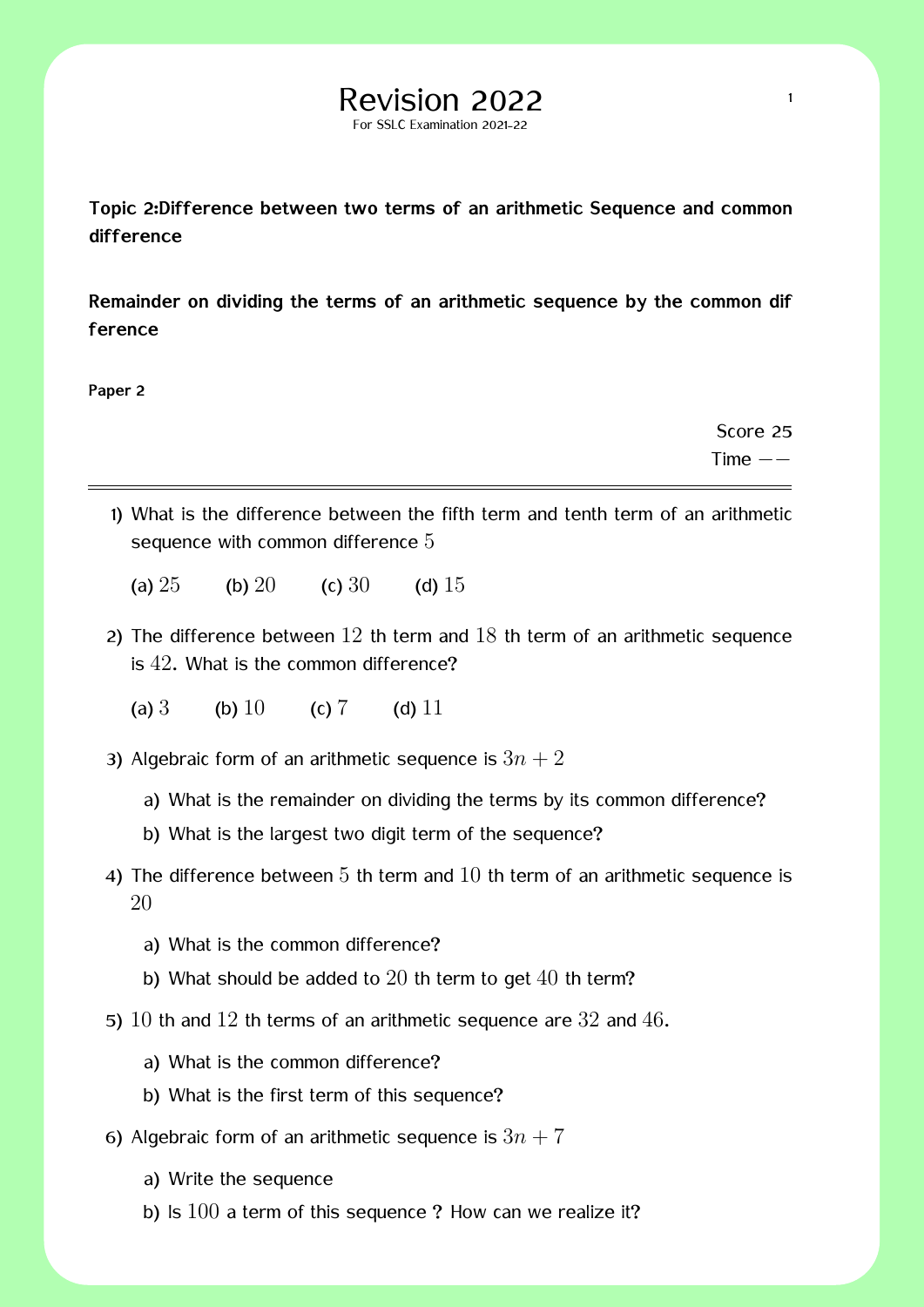- 7) In an arithmetic sequence first and seventh terms are  $12$  and  $102$  respectively
	- a) What is the common difference?
	- b) Write the algebraic form of the sequence?
	- c) What is the remainder when the terms are divided by the common differ ence?
- 8) Algebraic form of an arithmetic sequence is  $7n + 5$ 
	- a) What is the common difference ?
	- b) What is the difference between  $10$  th term and  $20$  th term of this sequence?
	- c) What should be subtracted from 17th term to get 7 th term?
- 9) Consider the arithmetic sequence  $1, 7, 13, 19 \cdots$ 
	- a) What is the common difference?
	- b) What is the remainder when the terms are divided by the common differ ence?
	- c) What is the largest two digit term of this sequence?
	- d) How many terms are there below  $100$  in this sequence?
- 10) When the natural numbers  $1, 2, 3, 4 \cdots$  are divided by 3 we get the ramainders  $1, 2, 0, 1, 2, 0 \cdots$  in the order
	- a) What is the sum of the remainders on dividing the numbers  $1, 2, 3 \cdots 10$ on dividing by  $3$
	- b) What is the sum of the remainders on dividing the numbers  $1, 2, 3 \cdots 100$ on dividing by 3
	- c) What is the sum of the remainders on dividing the numbers  $1, 2, 3 \cdots 100$ on dividing by 4
	- d) What is the sum of the remainders on dividing the numbers  $1^2, 2^2, 3^2 \cdots 10^2$ on dividing by  $3$
	- e) What is the sum of the remainders on dividing the numbers  $1^3, 2^3, 3^3 \cdots 10^3$ on dividing by  $3$

#### Answers

- 1) 25
- 2) 7
- 3) a) 2
	- b) 98
- 4) a)  $5d = 20, d = 4$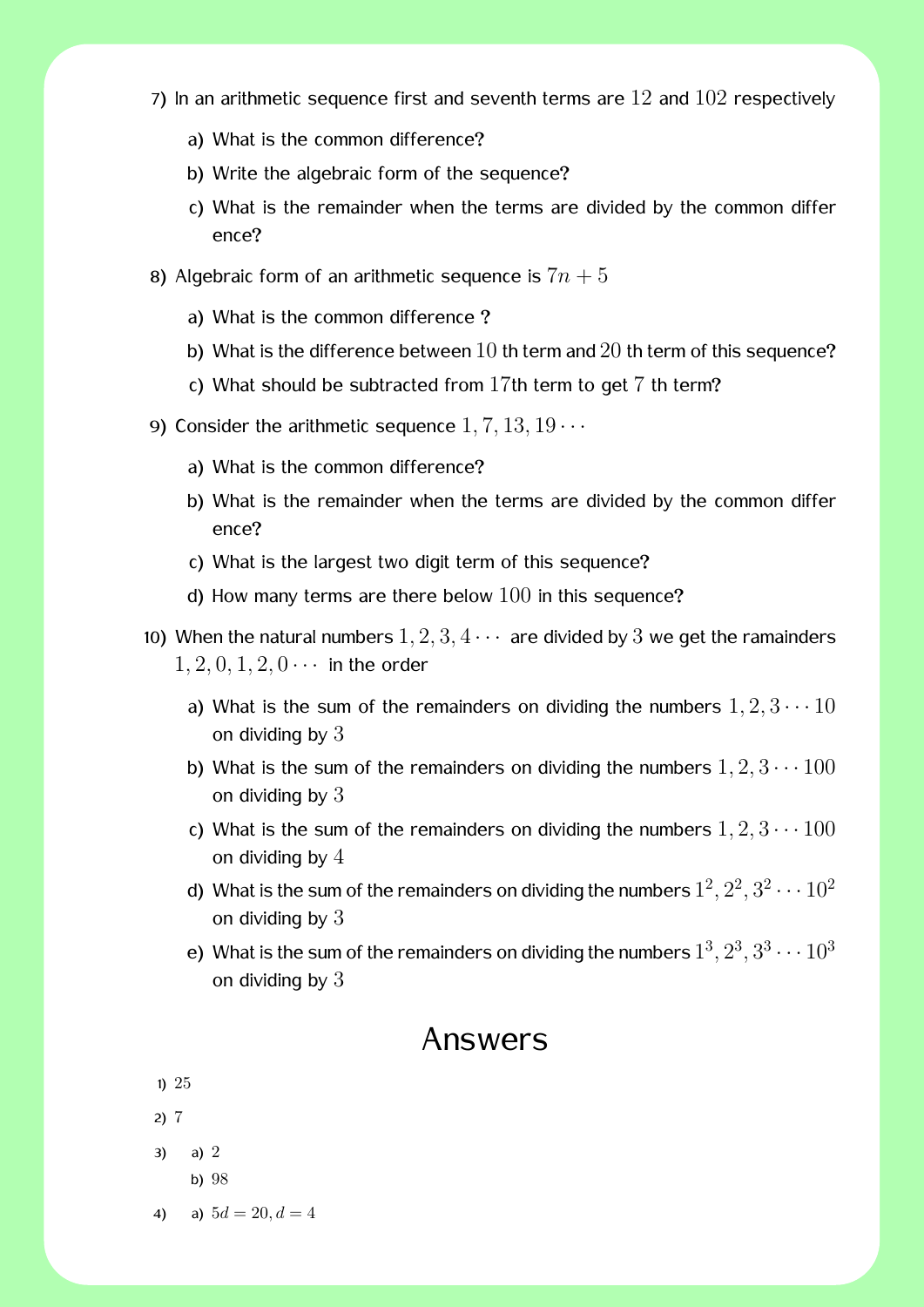- b)  $20d = 20 \times 4 = 80$
- 5) a)  $x_{12} x_{10} = 2d$ 2*d* = 46 *−* 32 = 14, 2*d* = 14*, d* = 7
	- b) *x*<sup>1</sup> = *x*<sup>10</sup> *−* 9*d* = 32 *−* 9 *×* 7 = 32 *−* 63 = *−*31
- 6) a) 10*,* 13*,* 16*,* 19 *· · ·*
	- b) When the terms are divided by the common difference  $3$  we get the ramainder  $1$ . The number  $100$ gives the remainder  $1$  on dividing by  $3$ . 100 is a term of this sequence .
- 7) a)  $6d = 102 12 = 90, d = \frac{90}{6} = 15$ b)  $x_n = dn + (f - d) = 15n - 3$ 
	- c) 12
- 8) a) 7
	- b)  $10d = 10 \times 7 = 70$
	- c)  $10d = 70$  should be subtracted
- 9) a) 6

1

- b) 1
- c) 97
- d)  $6n 5 = 97, 6n = 102, n = \frac{102}{6} = 17$
- 10) a) The remainders repeats as  $1, 2, 0, 1, 2, 0 \cdots$ . The sum in a group is  $1 + 2 + 0 = 3$ Sum of the remainders on dividing  $1, 2, 3 \cdots$  by 3 is  $3 \times 3 + 1 = 10$ 
	- b)  $3 \times 33 + 1 = 100$
	- c)  $6 \times 25 = 150$
	- d)  $1^2$ ,  $2^2$ ,  $3^2 \cdots 100^2$  are  $1, 4, 9, 16 \cdots 10000$ Remainders are  $1, 1, 0, 1, 1, 0 \cdots$ . Sum in a group is  $1 + 1 + 0 = 2$ Sum of the remainders is  $2 \times 33 + 1 = 66 + 1 = 67$
	- e)  $1^3, 2^3, 3^3 \cdots$  are  $1, 8, 27 \cdots$  The remainders repeats  $1, 2, 0, 1, 2, 0 \cdots$ . Sum in a group is 3. Sum of the remainders is  $(1 + 2 + 0) \times 33 + 1 = 100$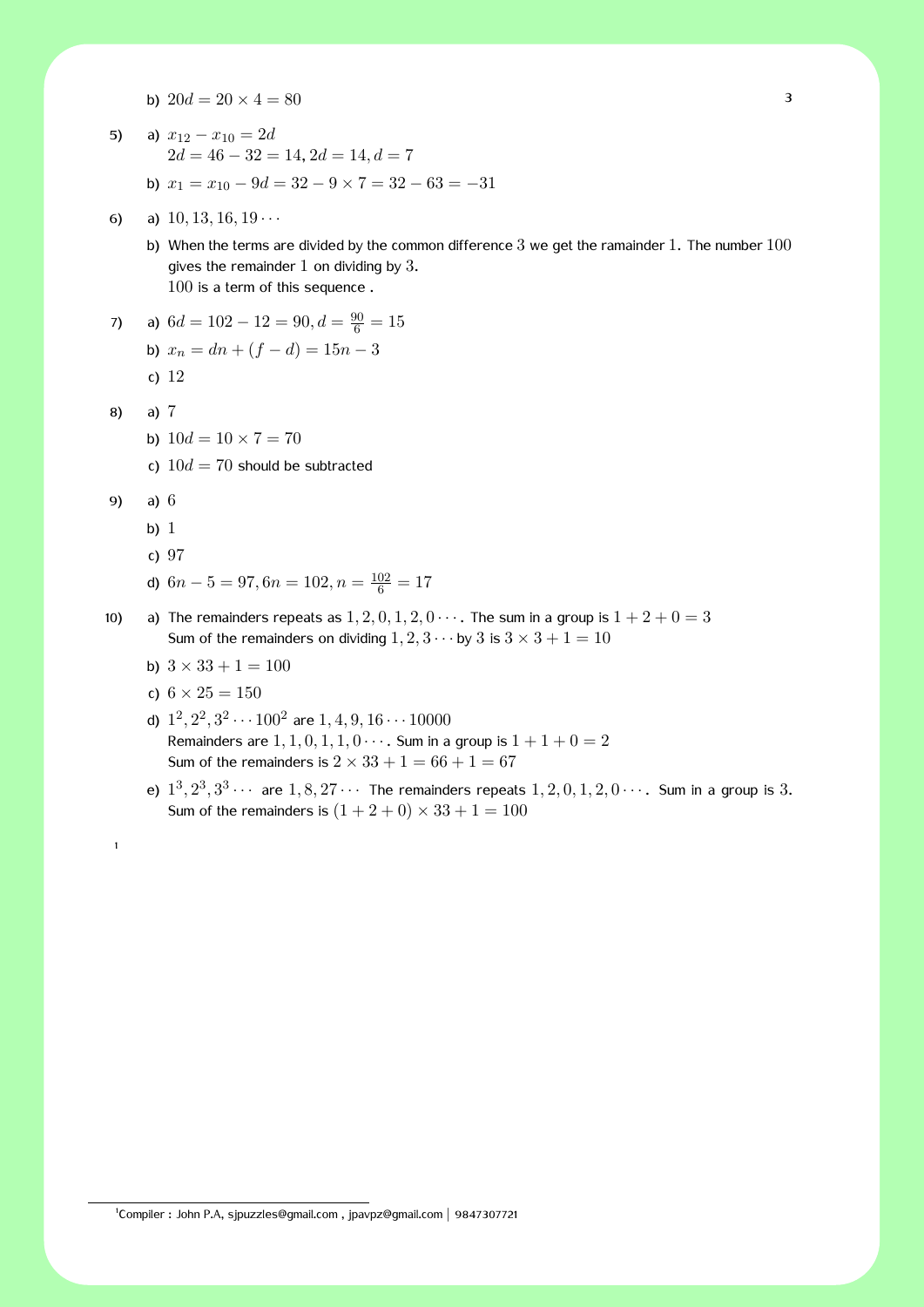# $\text{Revision } 2022$

For SSLC Examination 2021-22

Topic 2:ഒരു സമാന്തരശ്രേണിയുടെ രണ്ട് പദങ്ങൾ തമ്മിലുള്ള വൃത്യാസം പൊ**ഇവൃത്യാസത്തിന്റെ ഗ്രണിതമായിരിക്കും.** 

പദങ്ങളെ പൊ**ഇവ്യത്യാസം കൊണ്ട് ഹരിക്കമ്പോ**ഴുള്ള ശിഷ്ടം

**Paper 2**

.

Score 25

Time *−−*

- 1) പൊഇവ്യത്യാസം  $5$ ആയ സമാന്തരശ്രേണിയുടെ അഞ്ചാം പദവും പത്താം പദവും തമ്മിലുള്ള വ്യത്യാസം എത്ര?
	- (a)  $25$  (b)  $20$  (c)  $30$  (d)  $15$
- 2) സമാന്തരശ്രേണിയുടെ പന്ത്രണ്ടാം പദവ്വം പതിനെട്ടാം പദവ്വം തമ്മില്പള്ള വ്യത്യാസം  $42$ ആയാൽ പൊഇവൃത്യാസം എത്ര?
	- (a)  $3$  (b)  $10$  (c)  $7$  (d)  $11$
- 3) ഒരു സമാന്തരശ്രേണിയുടെ ബീജഗണിതര്രപം  $3n + 2$ ആണ്
	- a) പദങ്ങളെ പൊതുവൃത്യാസം കൊണ്ട് ഹരിച്ചാലുള്ള ശിഷ്ടം എത്ര?
	- b) ഏറ്റവും വലിയ രണ്ടക്കസംഖ്യാപദം ഏത് ?
- 4) സമാന്തരശ്രേണിയുടെ അഞ്ചാം പദവും പത്താം പദവും തമ്മിലുള്ള വൃത്യാസം  $20$ ആണ്
	- a) പൊതുവ്യത്യാസം എത്ര?
	- b) ഇരുപതാം പദത്തോട് എത്ര കൂട്ടിയാൽ നാല്പതാം പദം കിട്ടം
- 5) ഒരു സമാന്തരശ്രേണിയുടെ  $10$  പത്താം പദം , $12$ മത്തെ പദം എന്നിവ  $32, 46$  വീതമായാൽ
	- a) പൊഇവൃത്യാസം എത്ര?
	- b) ശ്രേണിയുടെ ആദ്യപദം എത്ര?
- $\epsilon$ 6) ഒരു സമാന്തരശ്രേണിയുടെ ബീജഗണിതര്രപം  $3n + 7$ ആണ്
	- a) പൊതുവൃത്യാസം എത്ര?
	- b)  $100$  ഈ ശ്രേണിയുടെ പദമാണോ? എന്തുകൊണ്ട് ?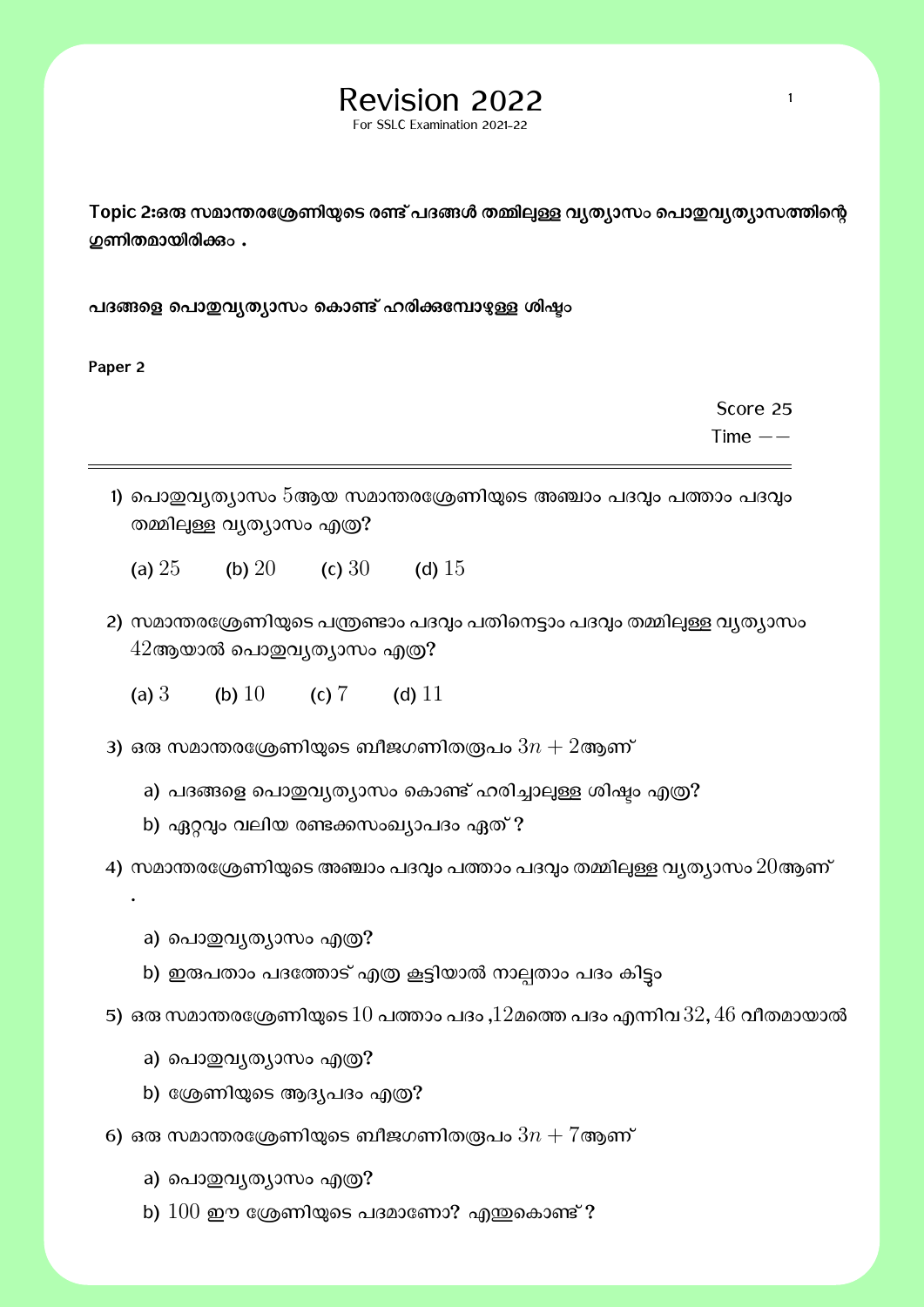- 7) ഒരു സമാന്തരശ്രേണിയുടെ ആദ്യപദവ്വം ഏഴാം പദവ്വം  $12$  , $102$  വീതമാണ്  $^\circ$ 
	- a) പൊതുവൃത്യാസം എത്ര?
	- b) ശ്രേണിയുടെ ബീജഗണിതരൂപം എഴുതുക?
	- c) പദങ്ങളെ പൊഇവ്യത്യാസം കൊണ്ട് ഹരിച്ചാൽ ശിഷ്ടം എത്ര?
- 8) ഒരു സമാന്തരശ്രേണിയുടെ ബീജഗണിതര്രപം  $7n + 5$ ആണ്
	- a) പൊതുവൃത്യാസം എത്ര?
	- b) പത്താം പദവും ഇരുപതാം പദവും തമ്മിലുള്ള വ്യത്യാസം എത്ര?
	- c) പതിനേഴാം പദത്തിൽ നിന്ന് എത്ര കറച്ചാൽ ഏഴാം പദം കിട്ടം?

 $(9)$   $1, 7, 13, 19 \cdots$  എന്ന ശ്രേണി പരിഗണിക്കുക

- a) പൊതുവൃത്യാസം എത്ര?
- b) പദങ്ങളെ പൊഇവ്യത്യാസം കൊണ്ട് ഹരിച്ചാൽ ശിഷ്ടം എത്ര?
- c) ഏറ്റവും വലിയ രണ്ടക്കസംഖ്യാപദം ഏത് ?
- d)  $100$ ൽ താഴെ എത്ര പദങ്ങൾ ഉണ്ടായിരിക്കം ?
- 10)  $1, 2, 3, 4 \cdots$  എന്നീ എണ്ണൽസംഖ്യകളെ  $3$  കൊണ്ട് ഹരിച്ചപ്പോൾ ശിഷ്ടങ്ങളുടെ േδണി 1*,* 2*,* 0*,* 1*,* 2*,* 0 *· · ·*ആണ്
	- a)  $1, 2, 3 \cdots 10$  എന്നിവയെ  $3$ കൊണ്ട് ഹരിച്ചാൽ ശിഷ്യം എത്ര?
	- b)  $1, 2, 3 \cdots 100$  എന്നിവയെ  $3$ കൊണ്ട് ഹരിച്ചള്ള ശിഷ്ടങ്ങളുടെ ഇക എത്ര?
	- c)  $1, 2, 3 \cdots 100$  എന്നിവയെ 4കൊണ്ട് ഹരിച്ചാലുള്ള ശിഷ്ടങ്ങളുടെ ഇക എത്ര?
	- d)  $1^2, 2^2, 3^2 \cdots 10^2$  എന്നിവയെ  $3$ കൊണ്ട് ഹരിച്ചാലുള്ള പദങ്ങളുടെ ഇക എത്ര?
	- e)  $1^3, 2^3, 3^3 \cdots 10^3$  എന്നിവയെ  $3$ കൊണ്ട് ഹരിച്ചാലുള്ള പദങ്ങളുടെ ഇക എത്ര?

#### Answers

1) 25

2) 7

- 3) a) 2
	- b) 98
- 4) a)  $5d = 20, d = 4$ b)  $20d = 20 \times 4 = 80$
- 5) a)  $x_{12} x_{10} = 2d$  $2d = 46 - 32 = 14, 2d = 14, d = 7$ 
	- b) *x*<sup>1</sup> = *x*<sup>10</sup> *−* 9*d* = 32 *−* 9 *×* 7 = 32 *−* 63 = *−*31
- 6) a) 10*,* 13*,* 16*,* 19 *· · ·*
	- b) പദങ്ങളെ 3കൊണ്ട് ഹരിച്ചാൽ ശിഷ്ടം  $1$  കിട്ടന്ന.  $100$ നെ  $3.$ കൊണ്ട് ഹരിച്ചാൽ ശിഷ്ടം  $1$  $100$  ഈ ശ്രേണിയുടെ പദമാണ് .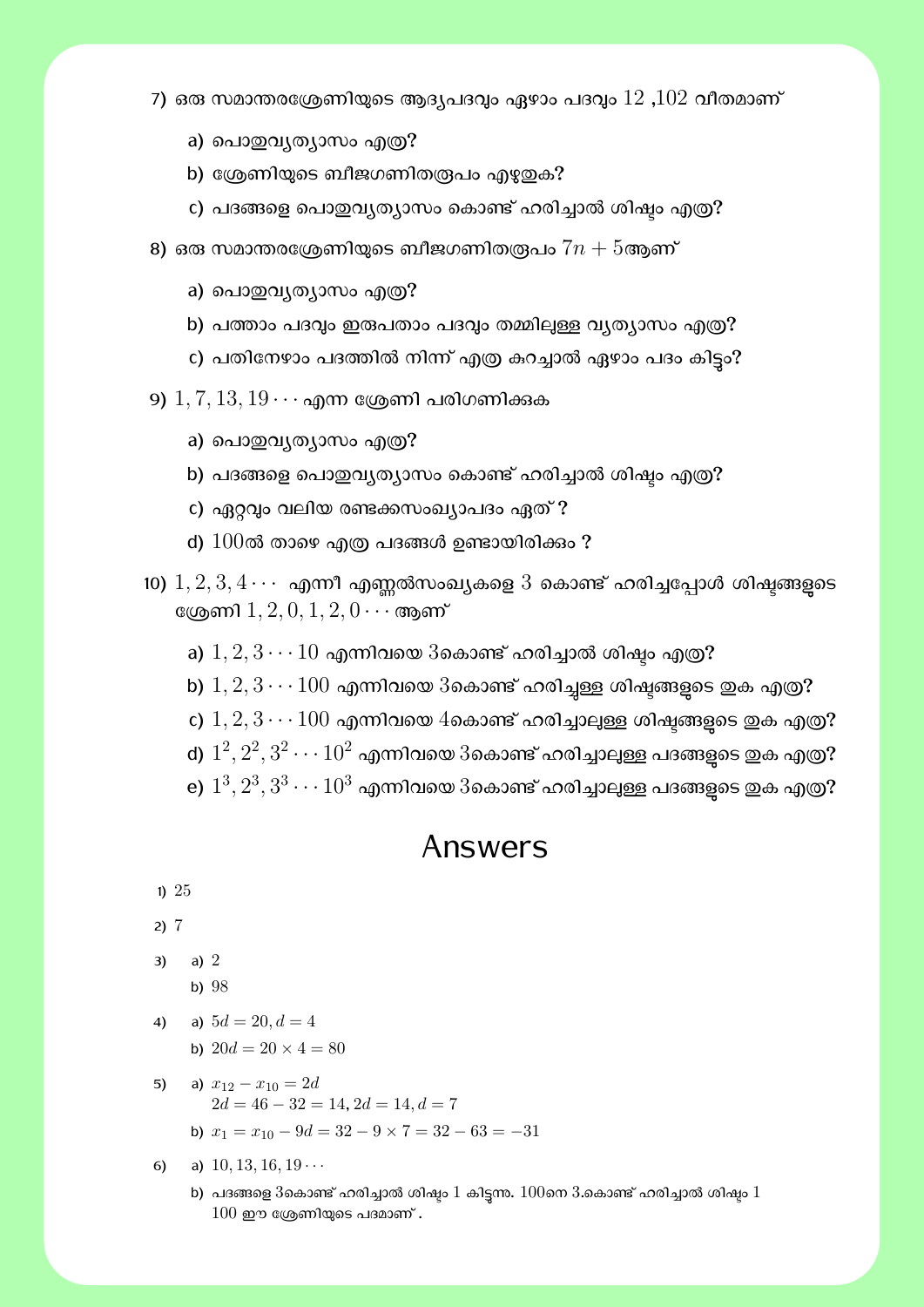7) a)  $6d = 102 - 12 = 90, d = \frac{90}{6} = 15$ b)  $x_n = dn + (f - d) = 15n - 3$ c) 12

- 8) a) 7
	- b)  $10d = 10 \times 7 = 70$
	- c)  $10d = 70$  കറക്കണം
- 9) a) 6

1

- b) 1
- c) 97
- d)  $6n 5 = 97, 6n = 102, n = \frac{102}{6} = 17$
- 10) a) ശിഷ്ടങ്ങൾ  $1, 2, 0, 1, 2, 0 \cdots$  എന്ന ക്രമത്തിൽ ആവർത്തിക്കന്നു . ശിഷ്ടങ്ങളുടെ ഇക  $1 + 2 + 0 = 3$  $1, 2, 3 \cdots$  ഇവയെ  $3$  ഹരിച്ചാൽ ശിഷ്ടങ്ങളുടെ ഇക $3 \times 3 + 1 = 10$ 
	- b)  $3 \times 33 + 1 = 100$
	- c)  $6 \times 25 = 150$
	- d)  $1^2, 2^2, 3^2 \cdots 100^2$  are  $1, 4, 9, 16 \cdots 10000$ ശിഷ്യങ്ങൾ  $1, 1, 0, 1, 1, 0 \cdots$ . ഗ്രപ്പ് ഇക  $1 + 1 + 0 = 2$ ശിഷ്ടങ്ങളുടെ ഇക  $2 \times 33 + 1 = 66 + 1 = 67$
	- $e)$   $1^3, 2^3, 3^3 \cdots$  are  $1, 8, 27 \cdots$  ശിഷ്ടങ്ങൾ  $1, 2, 0, 1, 2, 0 \cdots$  ആവർത്തിക്കന്ന. ഗ്രൂപ്പ് ഇക  $3$ . ശിഷ്ടങ്ങളുടെ  $\text{Q}$ ക  $(1 + 2 + 0) \times 33 + 1 = 100$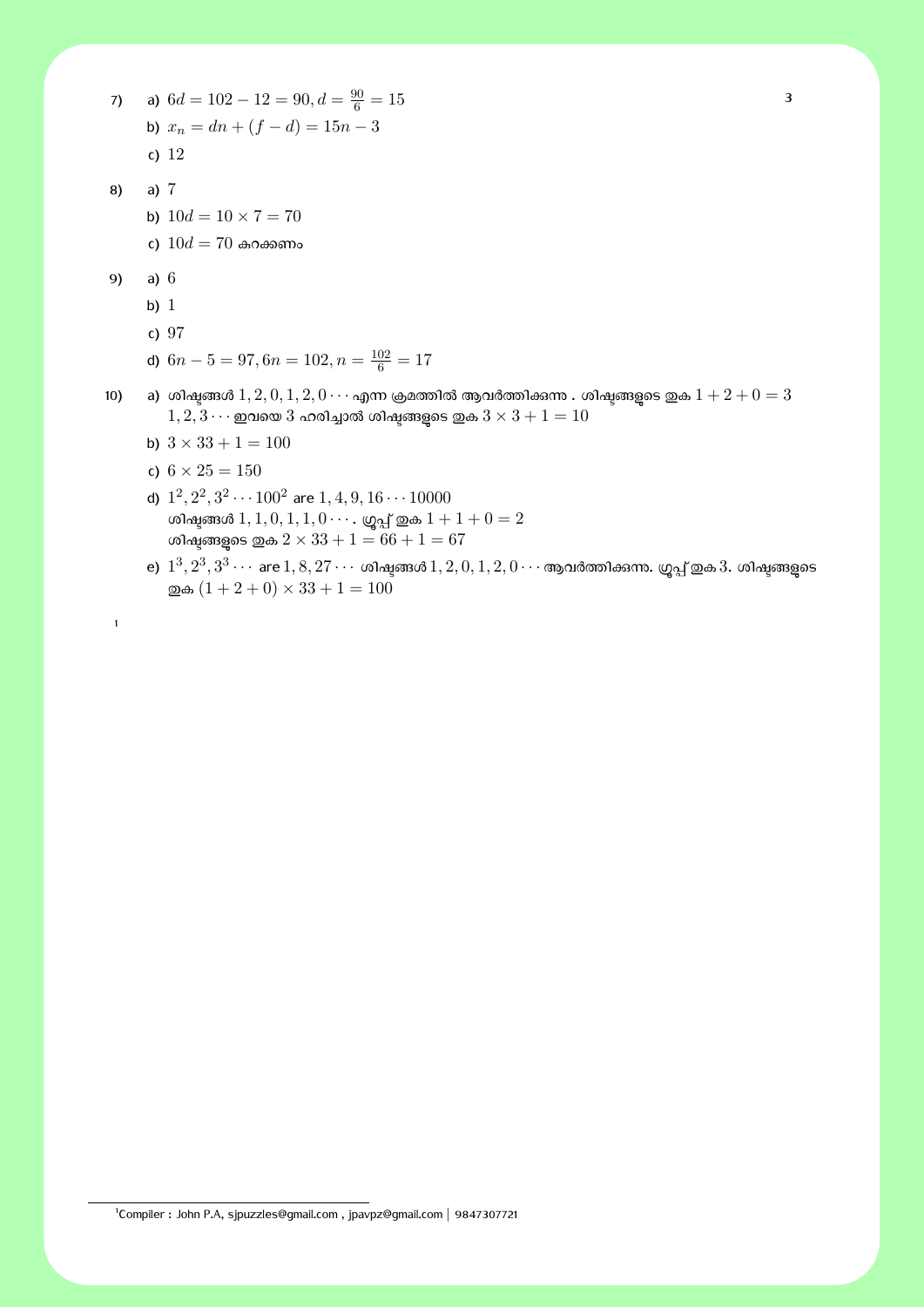**Topic 3: In an arithmetic sequence having definite number of terms sum of the terms equidistant from both ends are equal.**

For SSLC Examination 2021-22

If the number of terms is even we can make  $\frac{n}{2}$  pairs taking terms equidistant **from both ends.**

**If the number of terms** *n* **is odd there will be a term in the middle without a** pair.This will be  $\frac{n+1}{2}$  th term.This term will be half of the pair sum

**Paper 3**

Score 30 Time *−−*

- 1)  $3$  rd term of an arithmetic sequence is  $20$ . What is the sum of first and fifth term?
	- (a)  $40$  (b)  $20$  (c)  $30$  (d)  $35$
- 2) Sum of the first and tenth term of an arithmetic sequence is 24. What is the sum of fifth and sixth term of this sequence?
	- (a)  $48$  (b)  $20$  (c)  $37$  (d)  $24$
- 3) Sum of  $x_3$  and  $x_9$  th terms of an arithmetic sequence is  $44$ 
	- a) What is its 6 th term?
	- b) If the first term is 7 then what is the common difference?
- 4) Algebraic form of an arithmetic sequence is  $3n + 2$ 
	- a) What is its fifth term?
	- b) What is the sum of first and  $9$  th term of this sequence?
- 5)  $13$  th term of an arithmetic sequence is  $30$ .
	- a) What is the sum of first and  $25$  th term of this sequence?
	- b) If the second term is  $8$  then what is its  $24$  th term?
- 6) Angles of a quadrilateral are in an arithmetic sequence if these are arranged in an order. If angles are  $x_1, x_2, x_3$  and  $x_4$  then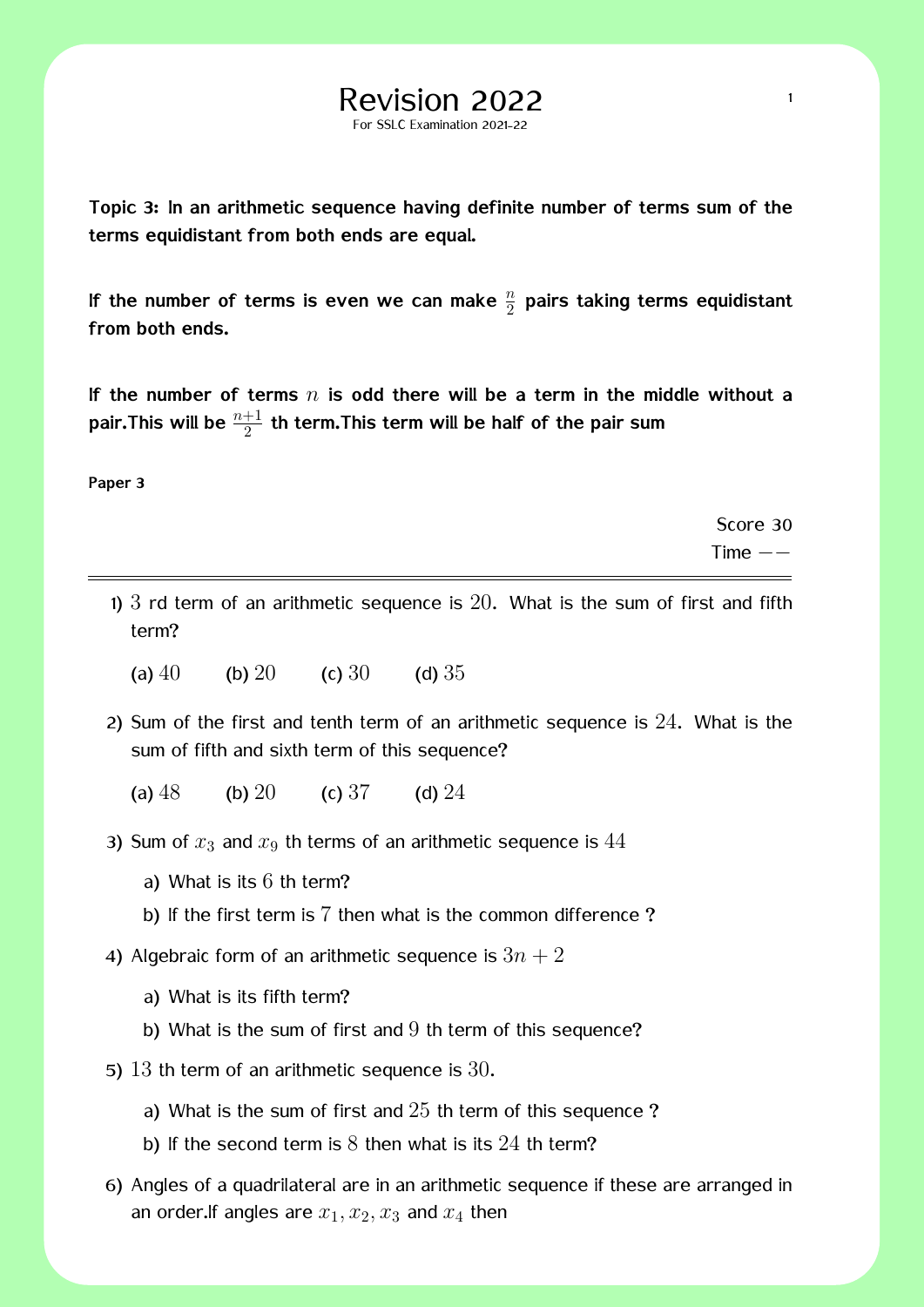- a) What is  $x_1 + x_4$ ?
- b) What is  $x_2 + x_3$ ?
- 7) Angles of a pentagon are in arithmetic sequence.The angle comes as the middle term of the sequence is 108*◦*
	- a) What is the sum of first and fifth term?
	- b) What is the sum of second and fourth term?
	- c) Can the smallest angle 36*◦* .Give reason
- 8) The terms of an arithmetic sequence having even number of terms are grouped as given below

(11*,* 32)*,*(14*,* 29)*,*(17*,* 26)*,*(20*,* 23)

- a) What is the common difference of this sequence ?
- b) Write the algebraic form of this sequence?
- c) What is the sum of all terms of this sequence?
- 9) A flower carpet is made by arranging the flowers into 17 concentric circles making the number of flowers in the circle an arithmetic sequence.The inner circle, which is supposed to be the first circle contains  $5$  flowers and  $9$  th circle contains 37 flowers.
	- a) How many flowres are there in 17 th circle?
	- b) How many folowers are there in  $8$  th,  $9$  th and  $10$  th circles in total?
	- c) What is the common difference of this arithmetic sequence ?
	- d) How many flowers are there in the flower carpet?
- 10) Look at the pattern carfully

 $1 + 2 = 3$  $4+5+6=7+8$  $9 + 10 + 11 + 12 = 13 + 14 + 15$  $16 + 17 + 18 + 19 + 20 = 21 + 22 + 23 + 24$ *− − − − − − − − − − − − − − − − − −* 

This is the summation of natural numbers making a pattern Answer the questions given below

a) Write the number of numbers in each line as a sequence .

- b) How many numbers are there in the  $10$  th line
- c) Which number comes in the left end of  $10$  th line?
- d) Which number comes in the right end of  $10$  th line?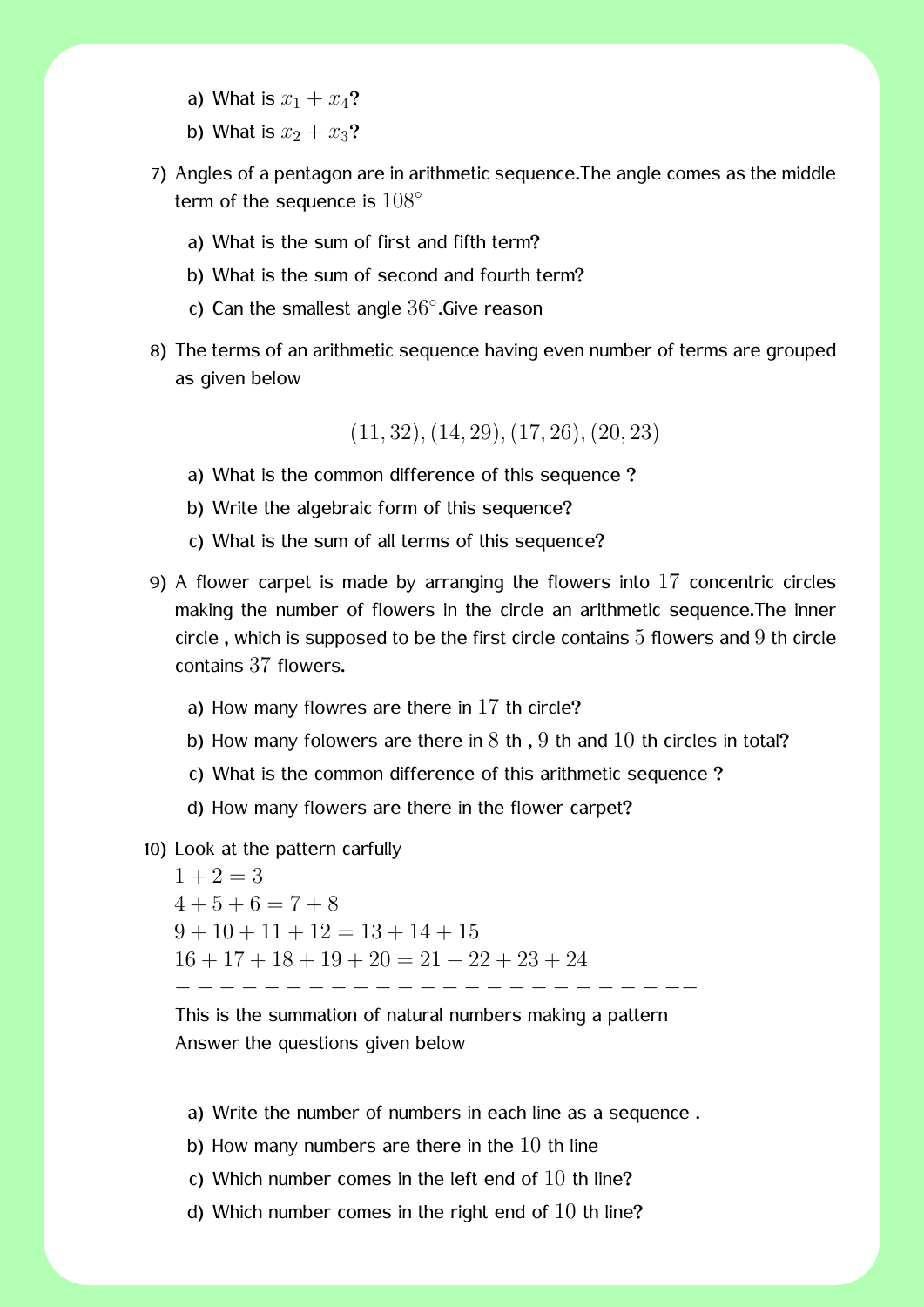e) There are *n* numbers in the left side of  $=$  in a line. What will be the number of numbers in that line?

### Answers

1)  $40$ 2) 24 3) a) 22 b)  $5d = 22 - 7 = 15, d = \frac{15}{5} = 3$ 4) a)  $x_5 = 3 \times 5 + 2 = 17$ b)  $x_1 + x_9 = 2 \times x_5 = 2 \times 17 = 34$ 5) a) 60 b)  $x_2 + x_{24} = 60, x_{24} = 60 - 8 = 52$ 6) a) Sum of the angles in a quadrilateral is 360*◦* . Since the sum of the terms equidiatant from both ends are equal  $x_1 + x_4 = 180$ b)  $x_2 + x_3 = 180$ 7) a)  $x_1 + x_5 = 2 \times 108 = 216$ b) 216 c) If the first term is 36 the fifth term will be  $216 - 36 = 180°$ . Angle of a polygon cannot be  $180°$ . It should be less than 180*◦* for a convex polygon. So the smallest angle must be greater than 36*◦* . 8) a)  $x_1 = 11, x_8 = 32 \rightarrow 7d = 32 - 11 = 21, 7d = 21, d = 3$ b)  $x_n = 3n + 8$ c) Pair sum is 43 Sum of the terms  $= 43 \times 4 = 172$ 9) a)  $x_1 + x_{17} = 2 \times x_9 = 74$  $5 + x_{17} = 74, x_{17} = 74 - 5 = 69$ b)  $x_8 + x_{10} = 74$ . Therefore  $x_8 + x_9 + x_{10} = 74 + 37 = 111$ c)  $8d = 37 - 5 = 32, d = \frac{32}{8} = 4$ d) Sum of the terms is  $17 \times x_9 = 629$ 10) a)  $3, 5, 7, 9 \cdots$ b)  $11 + 10 = 21$ c)  $10^2 = 100$ d) 120 e)  $n + n - 1 = 2n - 1$ 1

1 Compiler : John P.A, sjpuzzles@gmail.com , jpavpz@gmail.com *|* 9847307721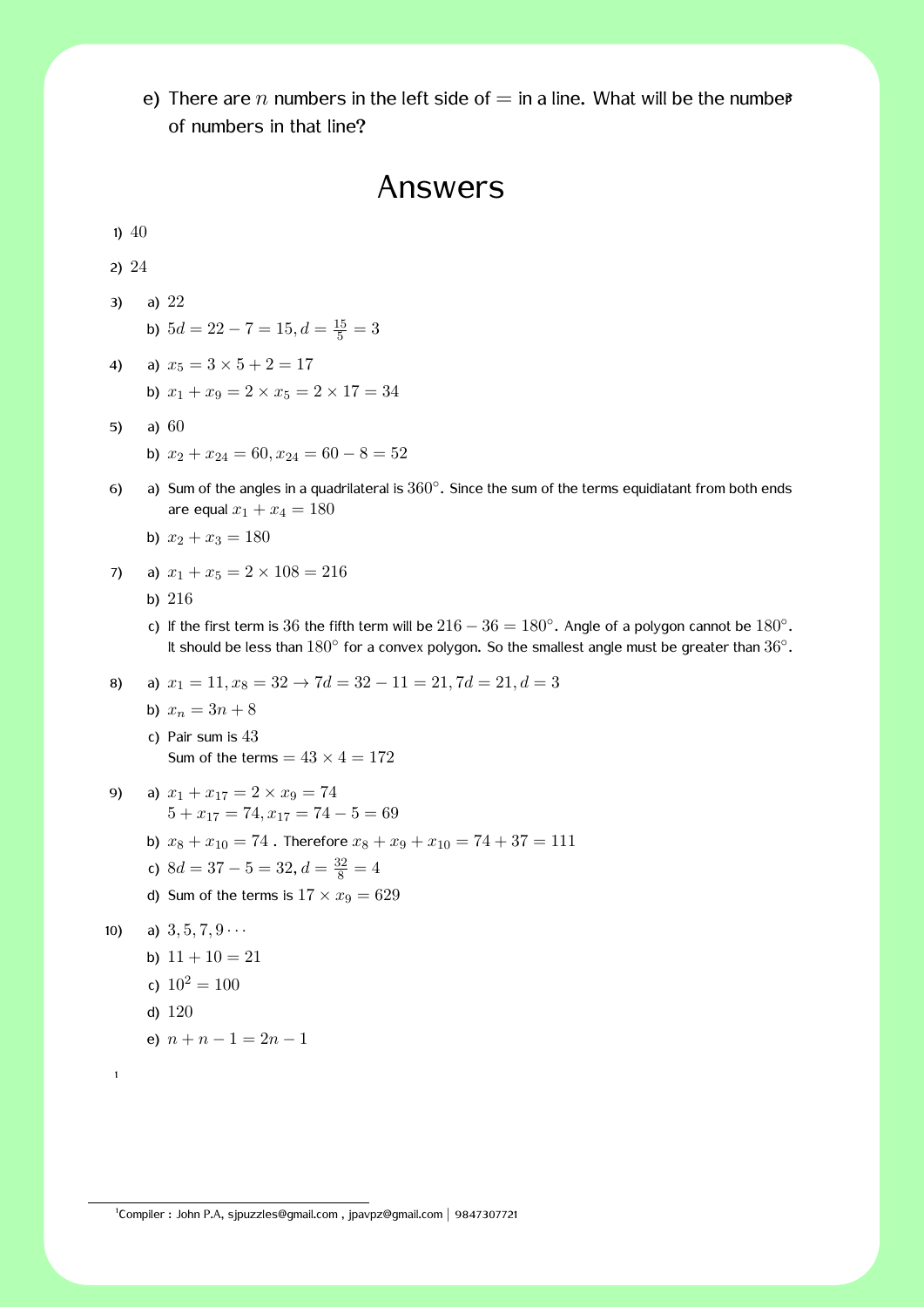**Topic 3: In an arithmetic sequence having definite number of terms sum of the terms equidistant from both ends are equal.**

For SSLC Examination 2021-22

If the number of terms is even we can make  $\frac{n}{2}$  pairs taking terms equidistant **from both ends.**

**If the number of terms** *n* **is odd there will be a term in the middle without a** pair.This will be  $\frac{n+1}{2}$  th term.This term will be half of the pair sum

**Paper 3**

.

Score 25 Time *−−*

1) ഒരു സമാന്തരശ്രേണിയുടെ മൂന്നാം പദം  $20$ ആയാൽ ഒന്നാമത്തെയും അഞ്ചാമത്തെയും പദങ്ങളുടെ ഇക എത്ര?

(a)  $40$  (b)  $20$  (c)  $30$  (d)  $35$ 

2) ഒരു സമാന്തരശ്രേണിയുടെ ആദ്യപദത്തിന്റെയും പത്താം പദത്തിന്റെയും ഇക  $24$ ആണ് .അഞ്ചാം പദത്തിന്റെയും ആറാം പദത്തിന്റെയും ഇക എത്ര?

(a)  $48$  (b)  $20$  (c)  $37$  (d)  $24$ 

3) ഒരു സമാന്തരശ്രേണിയുടെ മൂന്നാം പദത്തിന്റെയും പന്ത്രണ്ടാം പദത്തിന്റെയും ഇക $44$ ആണ്

- a) ശ്രേണിയുടെ ആറാമത്തെ പദം എത്ര?
- b) ആദ്യപദം 7 ആയാൽ പൊഇവ്യത്യാസം എത്ര?
- 4) ഒരു സമാന്തരശ്രേണിയുടെ ബീജഗണിതരൂപം  $3n + 2$ ആണ്
	- a) ശ്രേണിയുടെ അഞ്ചാം പദം എത്ര?
	- b) ആദ്യപദത്തിന്റെയും ഒൻപതാം പദത്തിന്റെയും ഇക എത്ര?
- 5) ഒരു സമാന്തരശ്രേണിയുടെ പതിമൂന്നാം പദം  $30$ ആണ് .
	- a) ഒന്നാം പദത്തിന്റെയും ഇരുപത്തിയഞ്ചാം പദത്തിന്റെയും ഇക എത്ര?
	- b) രണ്ടാം പദം  $8$  ആയാൽ  $24$  മത്തെ പദമെത്ര?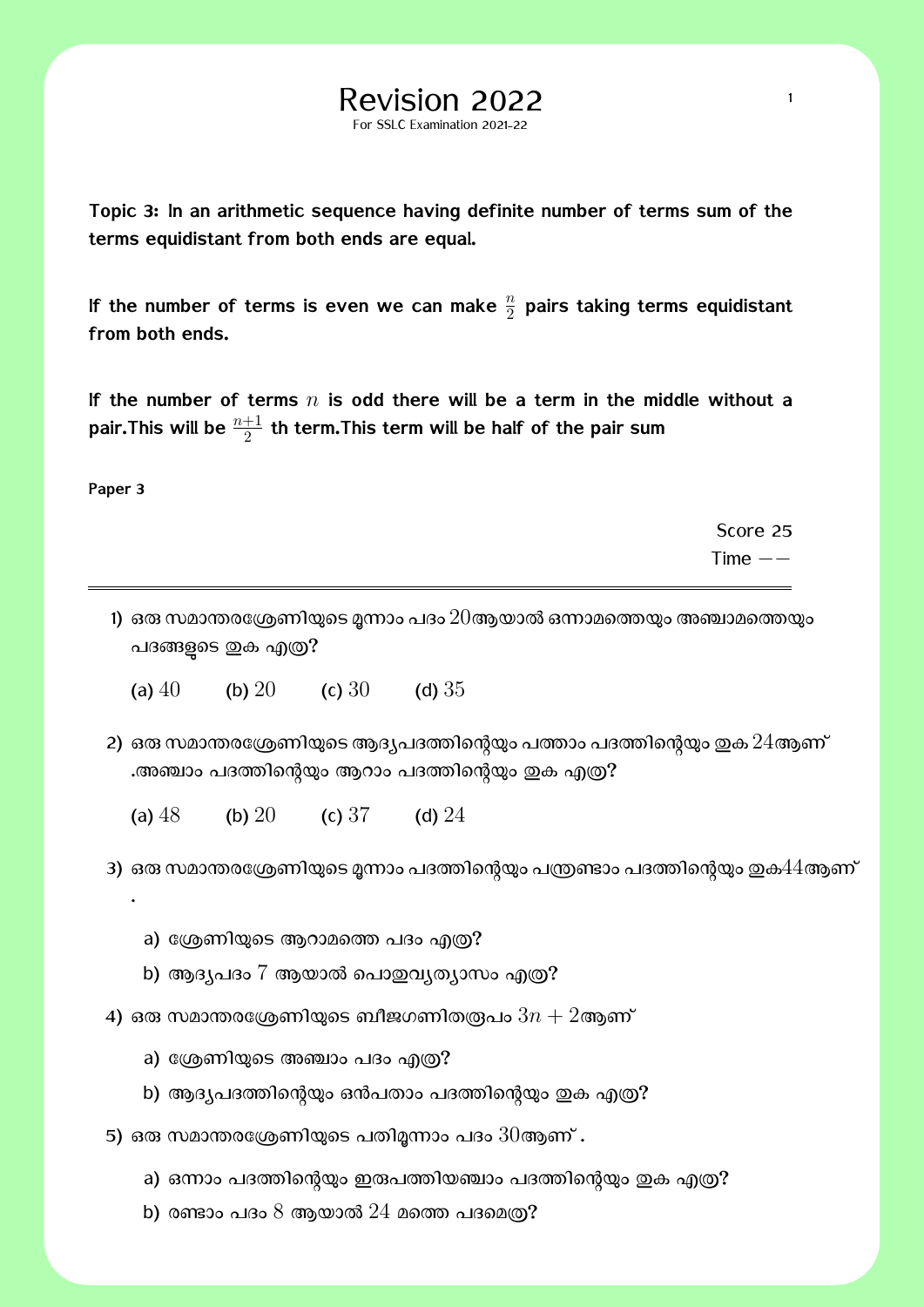- 6) ഒരു ചഇർളജത്തിന്റെ കോണകൾ ക്രമത്തിൽ എഴുതിയാൽ സമാന്തരശ്രേണിയിലാകന്<mark>ന.</mark> കോണകൾ  $x_1, x_2, x_3$  , $x_4$ ആയാൽ
	- a)  $x_1 + x_4$ എ©?
	- b)  $x_2 + x_3$ എ@?

.

7) ഒരു പഞ്ചഭജത്തിന്റെ കോണകൾ സമാന്തരശ്രേണിയിലാണ് **.**നടുവിലെ കോൺ $108^{\circ}$ ആ<mark>ണ്</mark>

- a) ഒന്നാം പദത്തിന്റെയും അഞ്ചാം പദത്തിന്റെയും ഇക എത്ര?
- b) രണ്ടാം പദത്തിന്റെയും നാലാം പദത്തിന്റെയും ഇക എത്ര?
- c) ഏറ്റവും ചെറിയ കോൺ  $36^\circ$ ആകമോ? വിശദീകരിക്കുക
- 8) ഒരു സമാന്തരശ്രേണിയുടെ പദങ്ങളുടെ എണ്ണം ഇരട്ടസംഖ്യയാണ് . രണ്ടറ്റത്തുനിന്നം ഒരേ അകലെയുള്ള പദങ്ങൾ ജോടിചേർത്ത് എഴുതിയിരിക്കുന്ന

(11*,* 32)*,*(14*,* 29)*,*(17*,* 26)*,*(20*,* 23)

- a) പൊതുവൃത്യാസം എത്ര?
- b) ശ്രേണിയുടെ ബീജഗണിതം എഴുതുക
- c) ശ്രേണിയുടെ പദങ്ങളുടെ ഇക എത്ര?
- 9) ഒരു പൂക്കളം ഉണ്ടാക്കിയിരിക്കുന്നത്  $17$ ഏക കേന്ദ്രവ്വത്തങ്ങളായാണ് .വൃത്തങ്ങളിലെ പൂക്കളടെ എണ്ണം സമാന്തരശ്രേണിയിലാണ് .ഏറ്റവും അകത്തെ വ്വത്തത്തിൽ അഞ്ച് പൂക്കളുണ്ട് .ഒൻപതാമത്തെ വൃത്തത്തിൽ  $37$ പൂക്കളുണ്ട് .
	- a) പതിനേഴാമത്തെ വരിയിൽ എത്ര പൂക്കളണ്ട് ?
	- b)  $8$  , ,  $9$  ,  $10$  എന്നീ വരികളിലുള്ള പൂക്കളുടെ എണ്ണമെത്ര?
	- c) ഈ ശ്രേണിയുടെ പൊഇവ്യത്യാസം എത്ര?
	- d) പൂക്കളത്തിൽ ആകെ എത്ര പൂക്കളുണ്ട് ?
- 10) താഴെ കൊടുത്തിരിക്കന്ന പാറ്റേൺ നോക്കുക

 $1 + 2 = 3$  $4+5+6=7+8$  $9 + 10 + 11 + 12 = 13 + 14 + 15$  $16 + 17 + 18 + 19 + 20 = 21 + 22 + 23 + 24$ *− − − − − − − − − − − − − − − − − − − − − − −−*

എണ്ണൽ സംഖ്യകളടെ ഇകയാണ് ക്രമീകരിച്ചിരിക്കുന്നത് താഴെ കൊടുത്തിരിക്കന്ന ചോദ്യങ്ങൾക്ക് ഉത്തരമെഴുതുക

a) ഓരോ വരിയിലെയും സംഖ്യകളുടെ എണ്ണം ശ്രേണിയായി എഴുഇക

b) പത്താം വരിയിൽ എത്ര സംഖ്യകളണ്ട് ?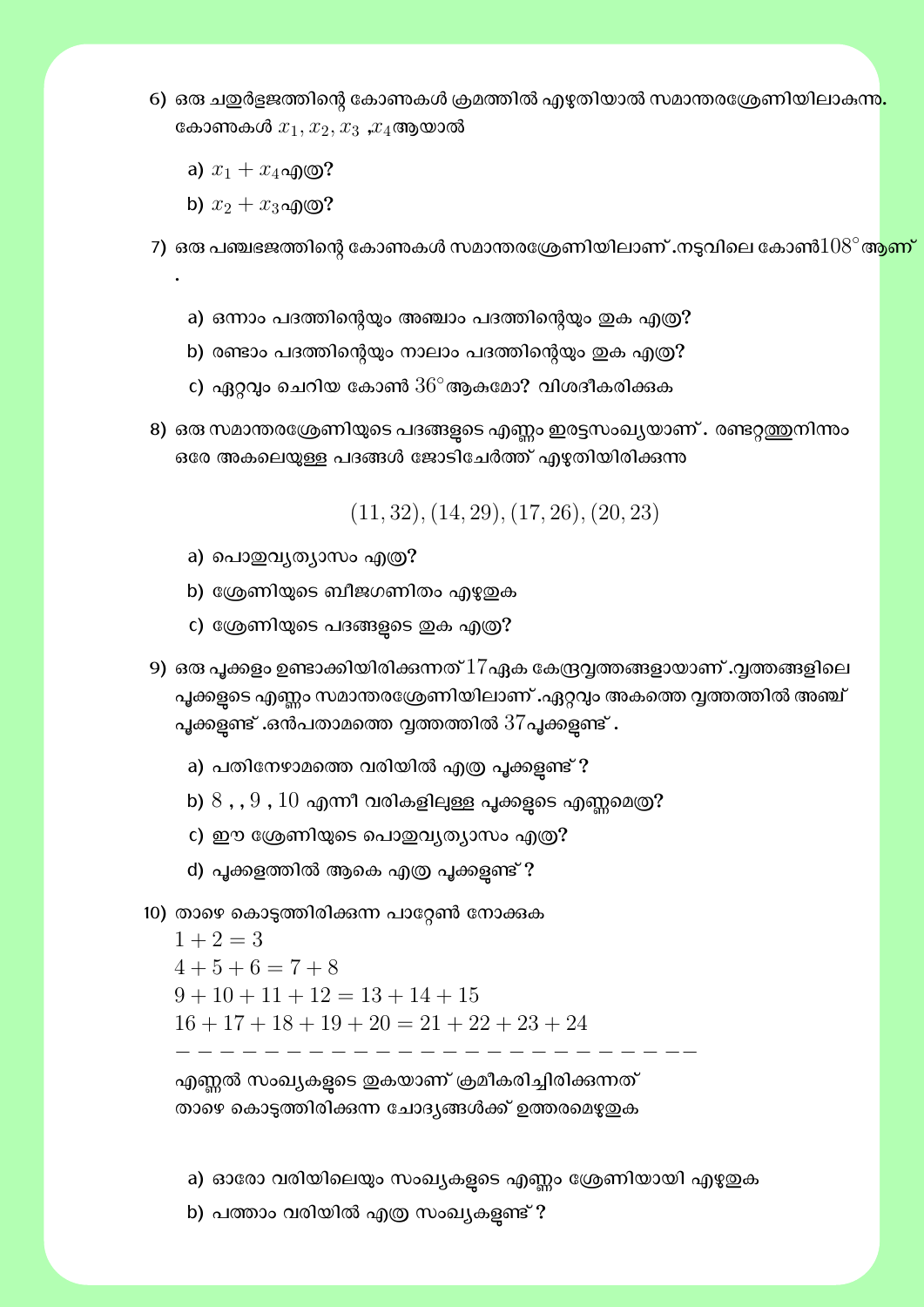- c) പȮാം വരിയിെല ഇടെȮ അѯെȮ സംഖĿ ഏത് ? 3
- d) പത്താം വരിയിലെ വലത്തെ അറ്റത്തെ സംഖ്യ ഏത് ?

1

 $\mathbf{e}) = \mathbf{e}$ അടയാളത്തിന്റെ ഇടഇവശത്ത്  $n$ സംഖ്യകളുണ്ടെങ്കിൽ ആവരിയിൽ എത്ര സംഖ്യകൾ ഉണ്ടാകം ?

## Answers

|     | $1)$ 40 |                                                                                             |
|-----|---------|---------------------------------------------------------------------------------------------|
|     | 2) 24   |                                                                                             |
| 3)  |         | a) $22$                                                                                     |
|     |         | b) $5d = 22 - 7 = 15, d = \frac{15}{5} = 3$                                                 |
| 4)  |         | a) $x_5 = 3 \times 5 + 2 = 17$                                                              |
|     |         | b) $x_1 + x_9 = 2 \times x_5 = 2 \times 17 = 34$                                            |
| 5)  |         | a) $60$                                                                                     |
|     |         | b) $x_2 + x_{24} = 60, x_{24} = 60 - 8 = 52$                                                |
| 6)  |         | a) കോൺ ഇക $360^{\circ}$ , $x_1 + x_4 = 180$                                                 |
|     |         | b) $x_2 + x_3 = 180$                                                                        |
| 7)  |         | a) $x_1 + x_5 = 2 \times 108 = 216$                                                         |
|     |         | b) $216$                                                                                    |
|     |         | c)  ആദ്യപദം $36$ ആയാൽ അഞ്ചാം പദം $180$ ആകം.ബഹുളജത്തിന്റെ ഒരു<br>ചെറിയ കോൺ $36$ ൽ കൂടുതലാകണം |
| 8)  |         | a) $x_1 = 11, x_8 = 32 \rightarrow 7d = 32 - 11 = 21, 7d = 21, d = 3$                       |
|     |         | b) $x_n = 3n + 8$                                                                           |
|     |         | c) Pair sum is $43$                                                                         |
|     |         | Sum of the terms = $43 \times 4 = 172$                                                      |
| 9)  |         | a) $x_1 + x_{17} = 2 \times x_9 = 74$<br>$5 + x_{17} = 74, x_{17} = 74 - 5 = 69$            |
|     |         | b) $x_8 + x_{10} = 74$ . Therefore $x_8 + x_9 + x_{10} = 74 + 37 = 111$                     |
|     |         | c) $8d = 37 - 5 = 32, d = \frac{32}{8} = 4$                                                 |
|     |         | d) പദങ്ങളുടെ ഇക $17 \times x_9 = 629$                                                       |
| 10) |         | a) $3, 5, 7, 9 \cdots$                                                                      |
|     |         | b) $11 + 10 = 21$                                                                           |
|     |         | c) $10^2 = 100$                                                                             |
|     |         | d) $120$                                                                                    |
|     |         | e) $n + n - 1 = 2n - 1$                                                                     |

1 Compiler : John P.A, sjpuzzles@gmail.com , jpavpz@gmail.com *|* 9847307721

കോൺ ഒരിക്കലും  $180^\circ$ ആകുന്നില്ല.ഏറ്റവും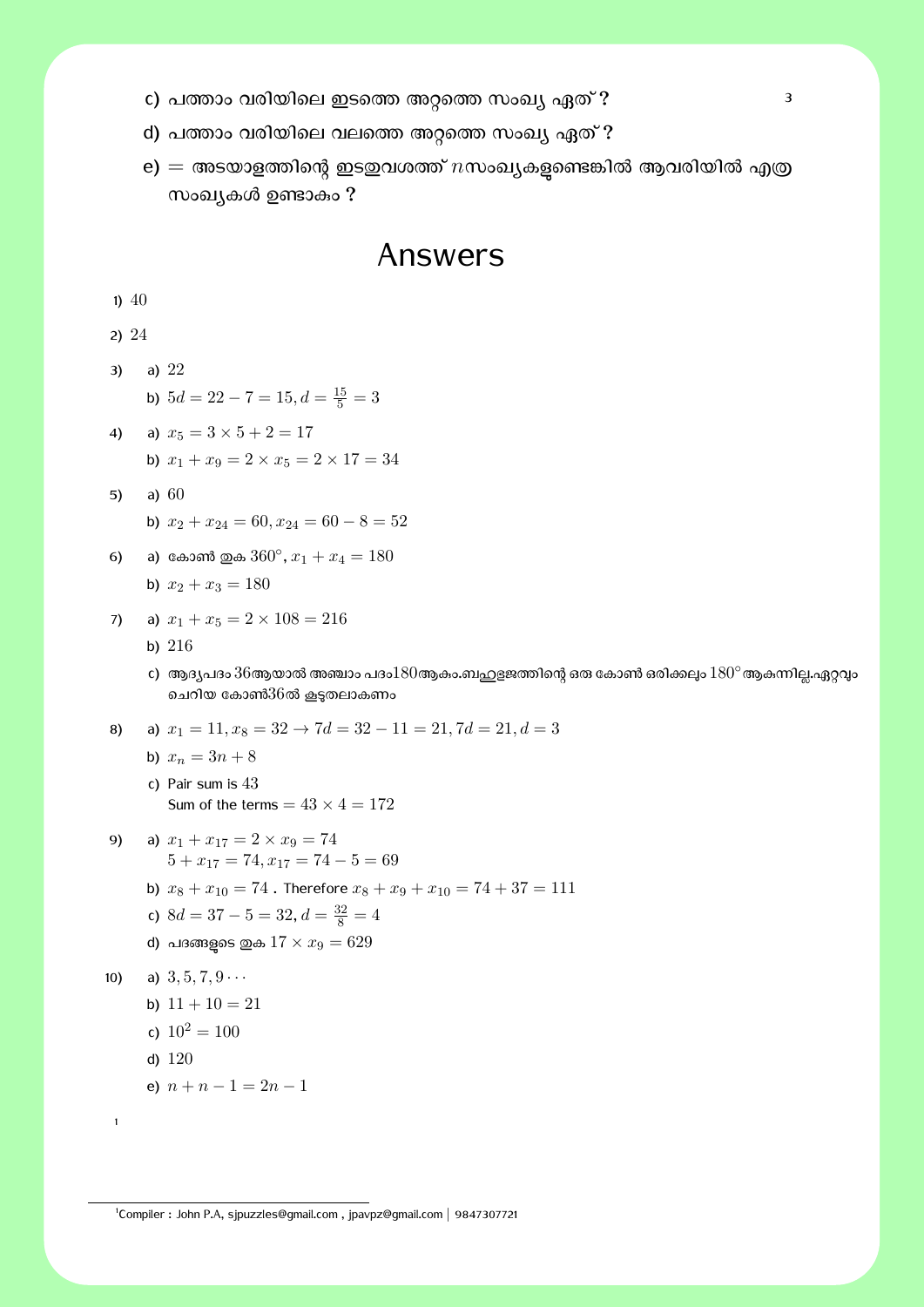**Topic 4:In an arithmetic sequence having odd number of terms there will be a middle term. It is obtained by dividing the sum of terms by the number of terms.**

For SSLC Examination 2021-22

**If the sequence has even number of terms ,say n then the terms can be made** into  $\frac{n}{2}$ pairs

**If** *x*<sup>1</sup> **is the first term and** *x<sup>n</sup>* **is the** *n* **th term of an arithmetic sequence then sum of the terms** =  $(x_1 + x_n) \times \frac{n}{2}$ 2

The sum of the terms of an arithmetic sequence is always in the form  $a n^2 + b n$ 

**Paper 4**

Score 30 Time *−−*

- 1) Sum of the first  $9$  terms of an arithmetic sequence is  $108$ . What is the fifth term?
	- (a)  $15$  (b)  $12$  (c)  $13$  (d)  $15$
- 2) Sum of the second and nineth terms of an arithmetic sequence is 42. What is the sum of first 10 terms?
	- (a)  $480$  (b)  $120$  (c)  $210$  (d)  $240$

3) Algebraic form of an arithmetic sequence is  $5n + 3$ 

- a) Write the first term and 20 th term of the sequence
- b) Find the sum of first 20 terms
- 4) 13 th term of an arithmetic sequence is 76
	- a) What is the sum of first and  $25$  th term?
	- b) Calculate the sum of first 25 terms?
- 5) Sum of the first  $n$  terms of an arithmetic sequence is  $2n^2 + 3n$ 
	- a) What is the first term?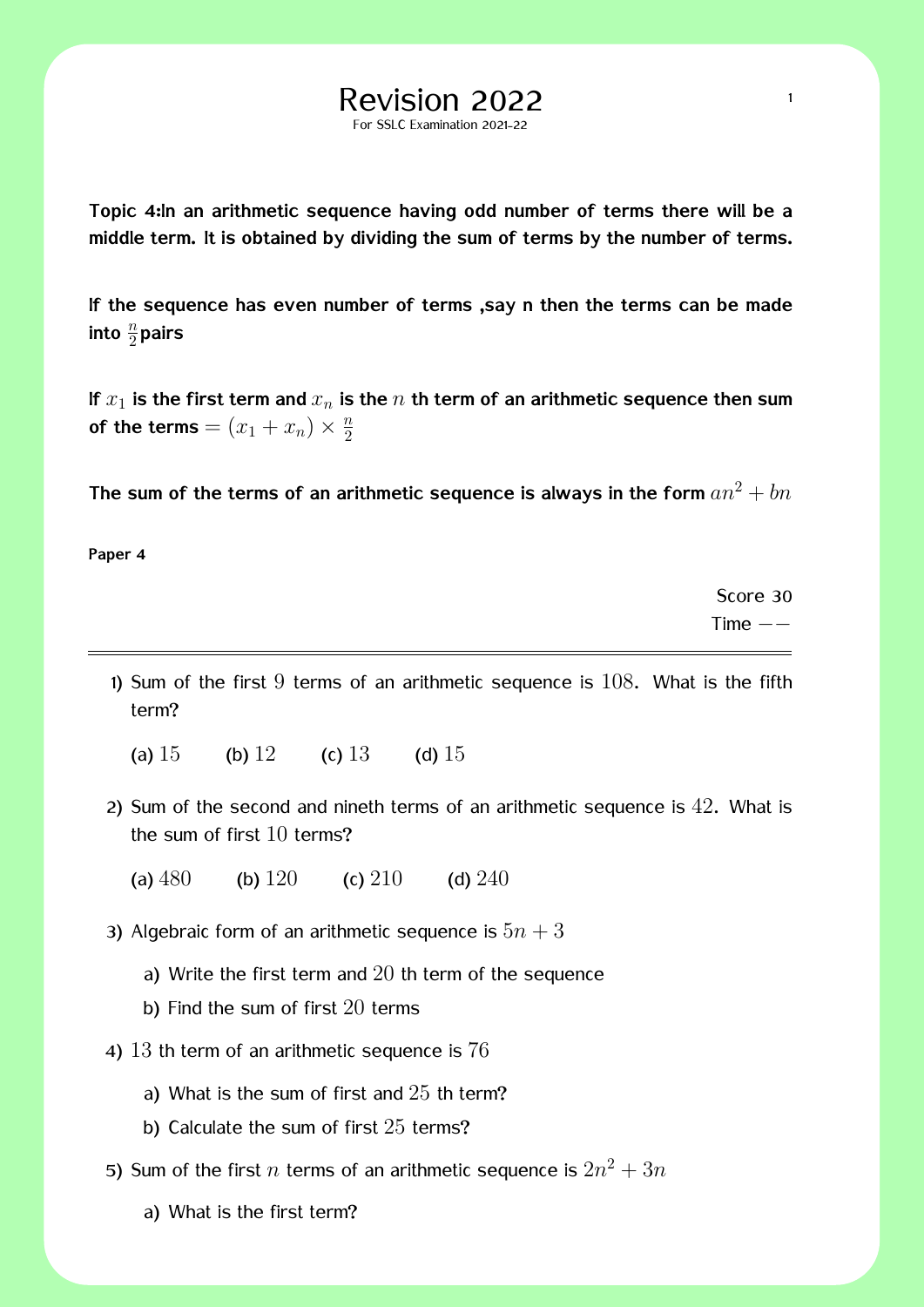- b) Find the sum of first  $20$  terms of this sequence?
- 6) Sum of the first  $10$  terms of an arithmetic sequence is  $250$  and fifth term is  $23$ 
	- a) What is its  $6$  th term?
	- b) Find the first term of the sequence.
- 7) Consider the arithmetic sequence  $1, 4, 7, 10 \cdots$ 
	- a) Write the *n*th term of the sequence?
	- b) Find the expresson for the sum of first *n* terms of this sequence.
	- c) Calculate the sum of first 20 terms of this sequence.
- 8) Consider the arithmetic sequence  $6, 10, 14 \cdots$ 
	- a) What is the common difference of this sequence?
	- b) What is the value of  $x_{21} x_1$ ,  $x_{22} x_2$ ,  $x_{23} x_3 \cdots$
	- c) What is the difference between the sum of first 20 terms and the sum of next 20terms.
- 9)  $1, 3, 5 \cdots$  is an arithmetic sequence
	- a) Write the algebraic form of this sequence
	- b) What is its 20 th term?
	- c) Find the sum of first  $20$  terms of this sequence
	- d) Using this sum calculate the sum of first 20 terms of the sequence  $6 + 8 +$  $10 + \cdots$
- 10) Study the following arithmetic sequences
	- $1, 2, 3, 4 \cdots$  the sequence of natural numbers
	- $2, 4, 6, 8, 10 \cdots$  the sequence of even numbers
	- $1, 3, 5, 7, 9 \cdots$  the sequence of odd numbers
		- $\star$  Sum of first  $n$  natural numbers  $= \frac{n(n+1)}{2}$ 2
		- $\star$  Sum of first *n* even numbers=  $n(n + 1)$

 $\star$  Sum of first  $n$  odd numbers  $=n^2$ 

- a) What is the sum of first  $10$  natural numbers?
- b) What is the sum of first  $10$  even numbers?
- c) What is the sum of first 10 odd numbers?
- d) What is the difference between the sum of first 100 even numbers and sum of first 100 odd numbers?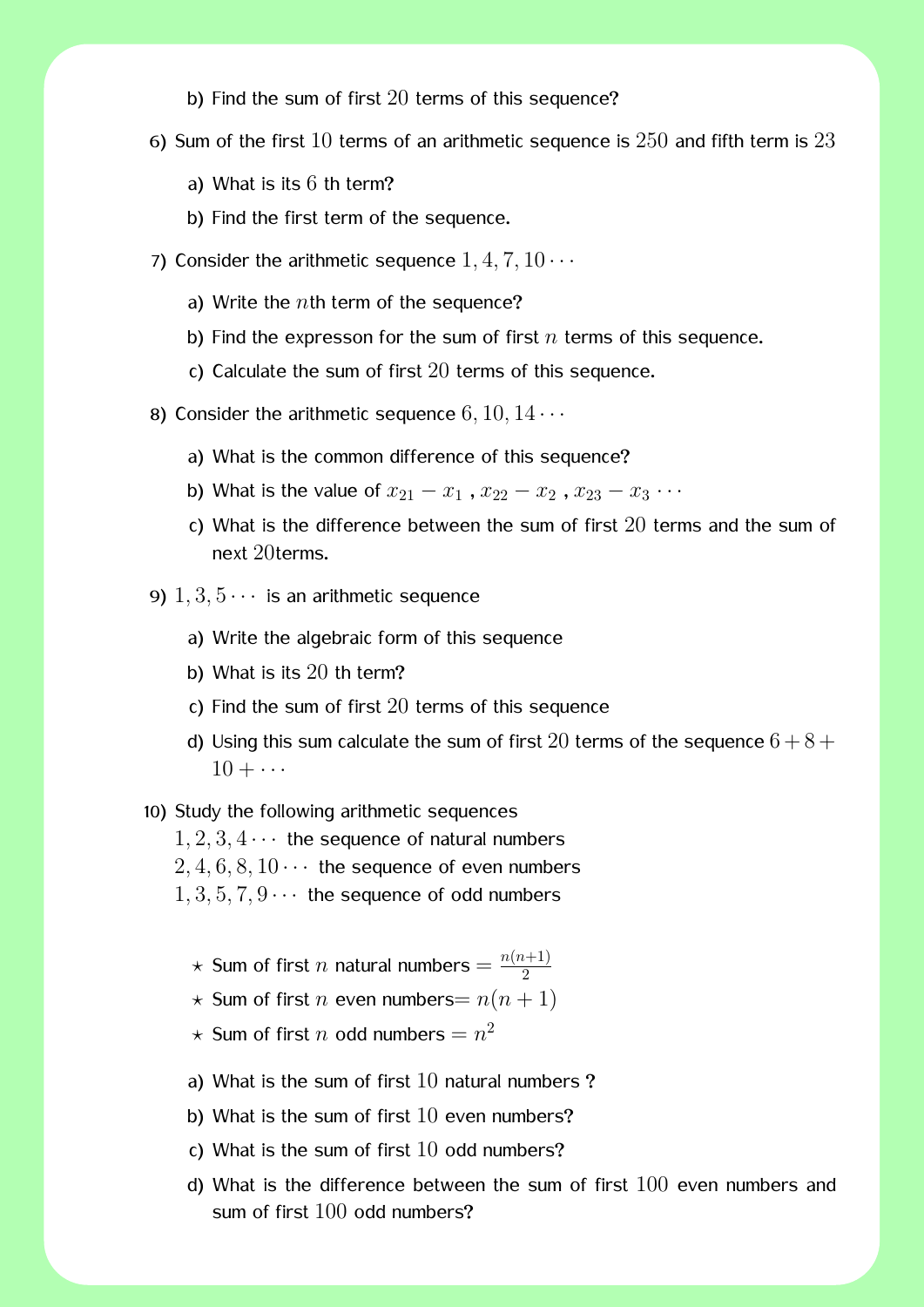e) How many odd numbers from 1 in the order make the sum  $900$ ?  $320$ 

### Answers

1)  $x_5 = \frac{108}{9} = 12$ 2) Sum =  $(x_1 + x_{10}) \times \frac{10}{2} = (x_2 + x_9) \times \frac{10}{2} = 42 \times 5 = 210$ 3) a)  $x_1 = 5 \times 1 + 3 = 8$  $x_{20} = 5 \times 20 + 3 = 103$ b) Sum=  $(x_1 + x_{20}) \times \frac{20}{2} = 111 \times 10 = 1110$ 4) a)  $x_1 + x_{25} = 2 \times 76 = 152$ b) Sum=  $152 \times \frac{25}{2} = 1900$ 5) a)  $x_1 = 2 \times 1^2 + 3 \times 1 = 5$ b) Sum of first 20 terms  $= 2 \times 20^2 + 3 \times 20 = 800 + 60 = 860$ 6) a)  $x_1 + x_{10} = \frac{250}{5} = 50$  $x_5 + x_6 = 50$ ,  $23 + x_6 = 50$ ,  $x_6 = 50 - 23 = 27$ **b**)  $d = x_6 - x_5 = 27 - 23 = 4$  $x_1 = x_5 - 4d = 23 - 4 \times 4 = 23 - 16 = 7$ 7) a)  $x_n = dn + (f - d) = 3n + (1 - 3) = 3n - 2$ b) Sum of the first *n* terms =  $(x_1 + x_n) \times \frac{n}{2} = (1 + 3n - 2) \times \frac{n}{2} = (3n - 1) \times \frac{n}{2} = \frac{3}{2}$  $\frac{3}{2}n^2 - \frac{n}{2}$ 2 c) Sum of the first 20 terms  $=$   $\frac{3}{2} \times 20^2 - \frac{20}{2} = 590$ 8) a)  $d = 10 - 6 = 4$ **b**)  $x_{21} - x_1 = 20d = 80, x_{22} - x_2 = 20d = 80 \cdot \cdot \cdot x_{40} - x_{20} = 20d = 80$ c) Required sum =  $20 \times 20d = 20 \times 80 = 1600$ 9) a) 2*n −* 1 b)  $2 \times 20 - 1 = 39$ c) Sum  $=(x_1 + x_{20}) \times \frac{20}{2} = (1 + 39) \times 10 = 400$ Note that sum of the first  $n$  odd numbers is  $n^2$ . d)  $6 + 8 + 10 + \cdots \rightarrow (20 terms)$ =(5+1)+(5+3)+(5+5)+*· · ·*  $= 5 \times 20 + 400 = 500$ 10) a)  $\frac{10(10+1)}{2} = 55$ b)  $10(10 + 1) = 110$ c)  $10^2 = 100$ d) 100 Note that  $n(n+1) - n^2 = n$ e) 30 1

1 Compiler : John P.A, sjpuzzles@gmail.com , jpavpz@gmail.com *|* 9847307721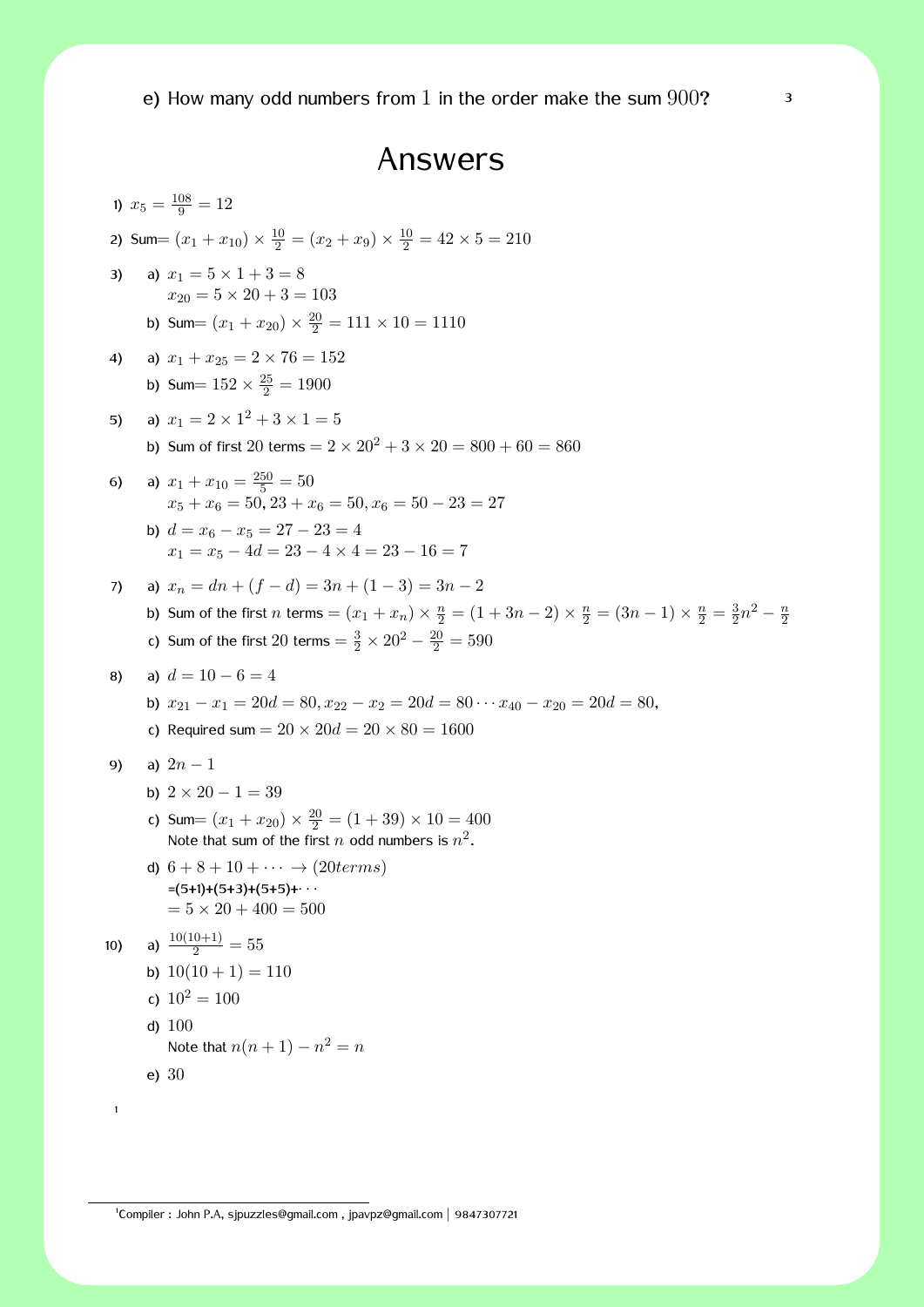For SSLC Examination 2021-22

Topic 4:ഒ**രു സമാന്തരശ്രേണിയിലെ പദങ്ങളുടെ എണ്ണം ഒറ്റ**സംഖ്യ ആയാൽ നടുവിൽ ഒരു പദമുണ്ടായിരിക്കാ.പദങ്ങലുടെ ഇകയെ എണ്ണം കൊണ്ട് ഹരിച്ചാൽ നടുവിലെ പദം കിട്ടന്നു.

പദങ്ങളുടെ എണ്ണം ഇരട്ടസംഖ്യ ആയാൽ രണ്ട് അറ്റത്തു നിന്നും ഒരേ അകലെയുള്ള പദങ്ങളെ ഭചർത്ത്  $\frac{n}{2}$ ജോടികളാക്കാം

ആദ്യപദം  $x_1$ ഉം  $n$ മത്തെ പദം  $x_n$  ഉം ആയാൽ പദങ്ങളുടെ ഇക $=(x_1+x_n)\times \frac{n}{2}$ 2

 $\boldsymbol{m}$ മാന്തരശ്രേണിയുടെ  $n$  പദങ്ങളുടെ ഇക  $an^2 + bn$ എന്ന തരത്തിലായിരിക്കാ $\boldsymbol{\cdot}$ 

**Paper 4**

Score 25 Time *−−*

1) ഒരു സമാന്തരശ്രേണിയുടെ ആദ്യത്തെ  $9$  പദങ്ങളുടെ ഇക  $108$ ആണ് . അഞ്ചാം പദം എത്ര?

(a)  $15$  (b)  $12$  (c)  $13$  (d)  $15$ 

- 2) ഒരു സമാന്തരശ്രേണിയുടെ രണ്ടാം പദത്തിന്റെയും ഒൻപതാം പദത്തിന്റെയും ഇക  $42$ ആണ് . ആദ്യത്തെ പത്ത് പദങ്ങളടെ ഇക എത്ര?  $10$  ?
	- (a)  $480$  (b)  $120$  (c)  $210$  (d)  $240$
- 3) ഒരു സമാന്തരശ്രേണിയുടെ ബീജഗണിതര്രപം  $5n + 3$ ആണ്
	- a) ആദ്യപദവും ഇരുപതാം പദവും എഴുതുക
	- b) ആദ്യത്തെ ഇരുപത് പദങ്ങളുടെ ഇക എത്ര?
- 4) ഒരു സമാന്തരശ്രേണിയുടെ പതിമൂന്നാം പദം  $76$ ആണ്
	- a) ആദ്യപദത്തിന്റെയും ഇരുപത്തിയഞ്ചാം പദത്തിന്റെയും ഇക എത്ര?
	- b) ആദ്യത്തെ ഇരുപത്തിയഞ്ച് പദങ്ങളടെ ഇക എത്ര?
- $\sigma$ 5) ഒരു സമാന്തരശ്രേണിയുടെ ആദ്യത്തെ  $n$ പദങ്ങളുടെ ഇക  $2n^2+3n$ ആണ്
	- a) ശ്രേണിയുടെ ആദ്യപദം എത്ര?
	- b) ആദ്യത്തെ  $20$  പദങ്ങളടെ ഇക എത്ര?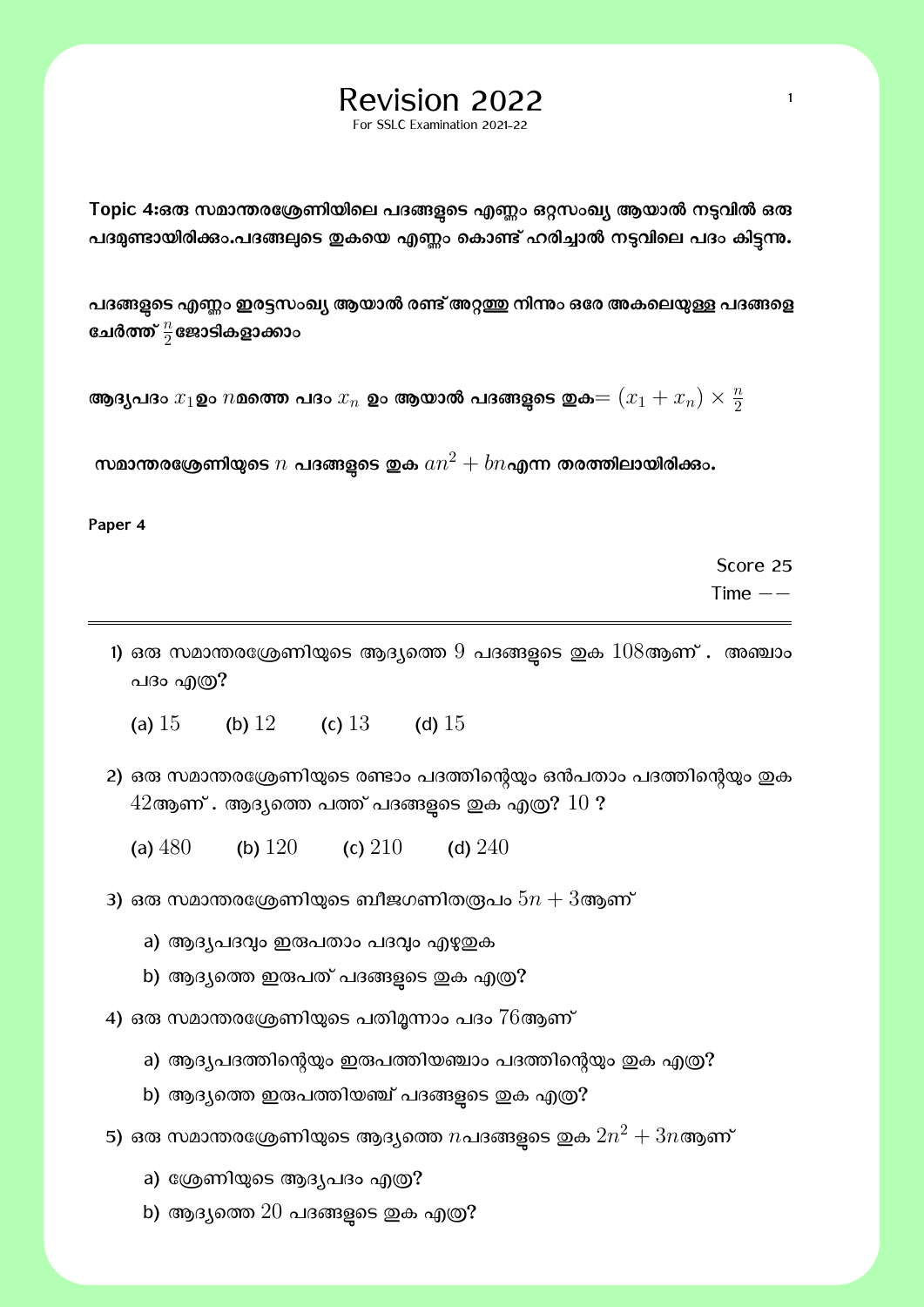- 6) ഒരു സമാന്തരശ്രേണിയുടെ ആദ്യത്തെ പത്ത് പദങ്ങളടെ ഇക  $250$  ആണ് ,ശ്രേണിയുടെ അഞ്ചാം പദം  $23\,$ 
	- a) ശ്രേണിയുടെ ആറാമത്തെ പദം എത്ര?
	- b) ശ്രേണിയുടെ ആദ്യപദം എത്ര?
- 7)  $1, 4, 7, 10 \cdots$  എന്ന സമാന്തരശ്രേണി പരിഗണിക്കുക
	- a) ഈ ശ്രേണിയുടെ  $n$  ാം പദം എഴുതുക
	- b) ശ്രേണിയുടെ ആദ്യത്തെ $n$ പദങ്ങളടെ ഇക എഴുതുക
	- c) ആദ്യത്തെ $20$ പദങ്ങളുടെ ഇക എത്ര?
- 8)  $6, 10, 14 \cdots$  എന്ന സമാന്തരശ്രേണി പരിഗണിക്കുക
	- a) ഈ ശ്രേണിയുടെ പൊഇവ്യത്യാസം എത്ര?
	- b)  $x_{21} x_1$  ,  $x_{22} x_2$  ,  $x_{23} x_3 \cdots$  എത്ര വീതമാണ്
	- c) ആദ്യത്തെ $20$ പദങ്ങളടെ ഇകയും പിന്നീടുള്ള  $20$  പദങ്ങളടെ ഇകയും തമ്മിലുള്ള വൃത്യാസം എത്ര?
- 9)  $1, 3, 5 \cdots$  എന്ന സമാന്തരശ്രേണി പരിഗണിക്കുക
	- a) ഈ ശ്രേണിയുടെ ബീജഗണിതരൂപം എഴുഇക
	- b) ഈ ശ്രേണിയുടെ ഇരുപതാം പദം എത്ര?
	- c) ആദ്യത്തെ  $20$ പദങ്ങളുടെ ഇക എത്ര?
	- d)  $6 + 8 + 10 + \cdots$  എന്ന ശ്രേണിയുടെ ആദ്യത്തെ  $20$ പദങ്ങളുടെ ഇക എത്ര?
- 10) താഴെ കാണന്ന ശ്രേണികൾ നോക്കുക
	- $1, 2, 3, 4 \cdots$  എണ്ണൽസംഖ്യാശ്രേണി
	- $2, 4, 6, 8, 10 \cdots$  ഇരട്ടസംഖ്യകളുടെ ശ്രേണി
	- $1, 3, 5, 7, 9 \cdots$  ഒറ്റസംഖ്യകളുടെ ശ്രേണി
		- $\star$  ആദ്യത്തെ $n$ എണ്ണൽസംഖ്യകളുടെ ഇക $= \frac{n(n+1)}{2}$ 2
		- $\star$  ആദ്യത്തെ $n$ ഇരട്ടസംഖ്യകളടെ ഇക  $=n(n+1)$
		- $\star$  ആദ്യത്തെ $n$  ഒറ്റസംഖ്യകളുടെ ഇക $= n^2$
		- a) ആദ്യത്തെ  $10$ എണ്ണൽസംഖ്യകളുടെ ഇക എത്ര?
		- b) ആദ്യത്തെ പത്ത് ഇരട്ടസംഖ്യകളുടെ ഇക എത്ര?
		- c) ആദ്യത്തെ പത്ത് ഒറ്റസംഖ്യകളടെ ഇക എത്ര?
		- d) ആദ്യത്തെ $100$ ഇരട്ടസംഖ്യകളടെ ഇകയും ആദ്യത്തെ  $100$ ഒറ്റസംഖ്യകളടെ ഇകയും തമ്മിലുള്ള വൃത്യാസം എത്ര?W
		- e) ആദ്യത്തെ എത്ര ഒറ്റസംഖ്യകളുടെ ഇകയാണ്  $900$ ?
	- 1

<sup>1</sup> Compiler : John P.A, sjpuzzles@gmail.com , jpavpz@gmail.com *|* 9847307721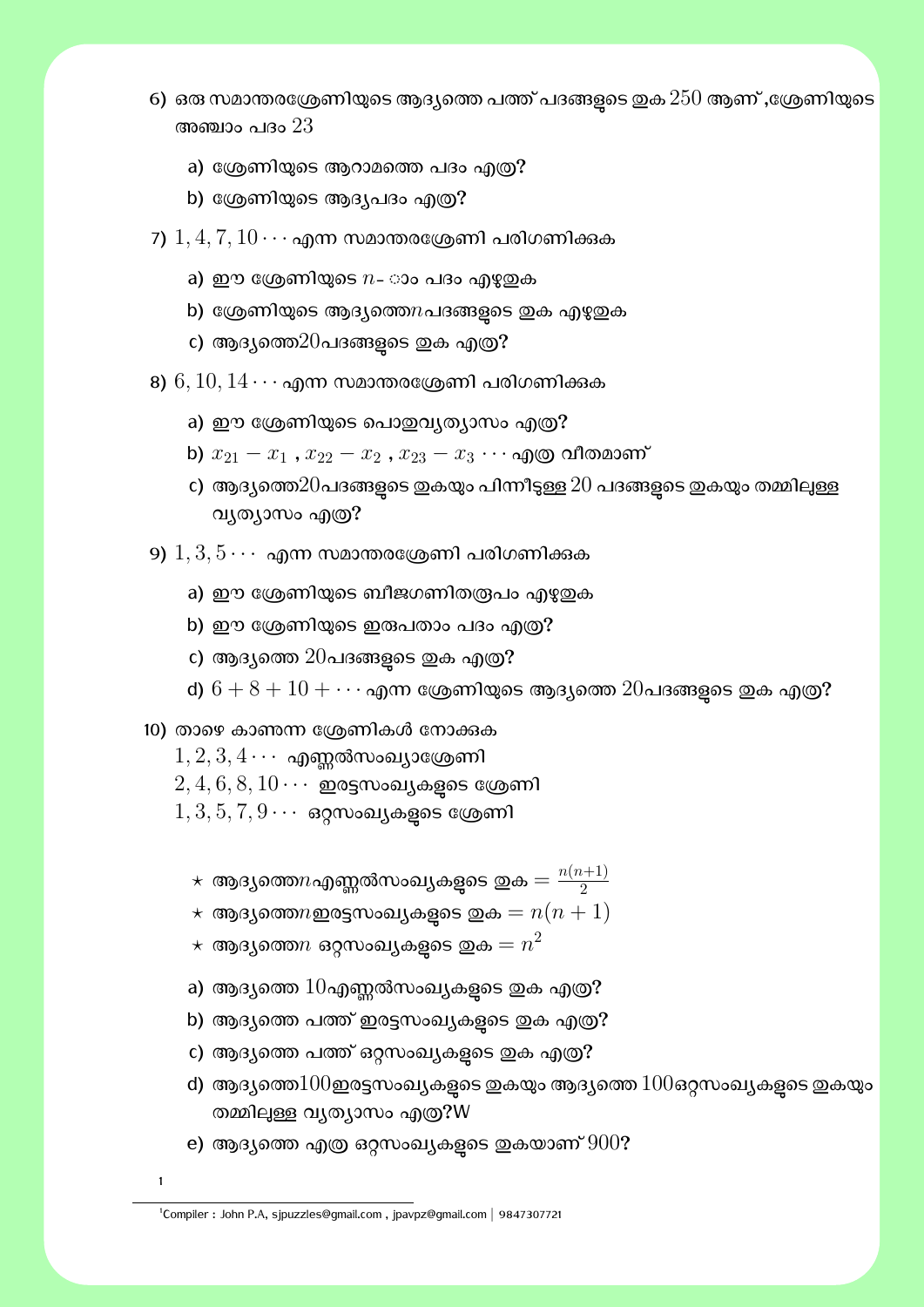# Revision 2022  $\frac{1}{1}$

For SSLC Examination 2021-22

#### **Topic 5:A sample paper based on all topics of Arithmetic Sequence**

#### **Paper 5**

Score 25 Time *−−*

- 1) The difference between  $8$  th term and  $12$  th term of an arithmetic sequence is  $5$ . What is the difference between 10 th term and 22 nd term?
	- (a)  $16$  (b)  $15$  (c)  $13$  (d)  $10$
- 2) The sum of first *n* even numbers is *k*. What is the sum of first *n* natural numbers ?
	- (a)  $2k$  (b)  $\frac{k}{2}$  (c)  $k^2$  (d)  $k+2$
- 3) Sum of the terms of  $1, 3, 5, 7 \cdots$  from 1 in an order is in between 900 and 1000
	- a) Which number is the sum ?
	- b) How many terms make this sum ?
- 4)  $2, 5, 8 \cdots$  is an arithmetic sequence.
	- a) What is the remainder obtained by dividing the terms by the common difference?
	- b) 'Perfect square is not a term of this sequence'. Can you agree with this statement ? Explain
- 5) 5 times 5 th term of an arithmetic sequence is equal to 10 times its tenth term.
	- a) Form an equation by taking *f* as the first term and *d* the common difference.
	- b) What is the its 15 th term?
- 6) Consider the sequence of numbers 2 more than the multiples of 3
	- a) Write the sequence numerically
	- b) Which is the smallest three digit term of this sequence?
- 7) As we know the sum of the angles of a nine sided polygon is 1260*◦* . It is found that these angles are in an arithmetic sequence if arranged in the order.
	- a) What is the middle term of the sequence ?
	- b) If the smallest angele is  $108^\circ$  then what is the difference between two adjacent angles?
	- c) What is the measure of the largest angle ?
- 8) 10 th term of an arithmetic sequence is 20 and 20 th term is 10
	- a) What is the common difference?
	- b) What is the 30 th term?
	- c) Find the first negative term of this sequence.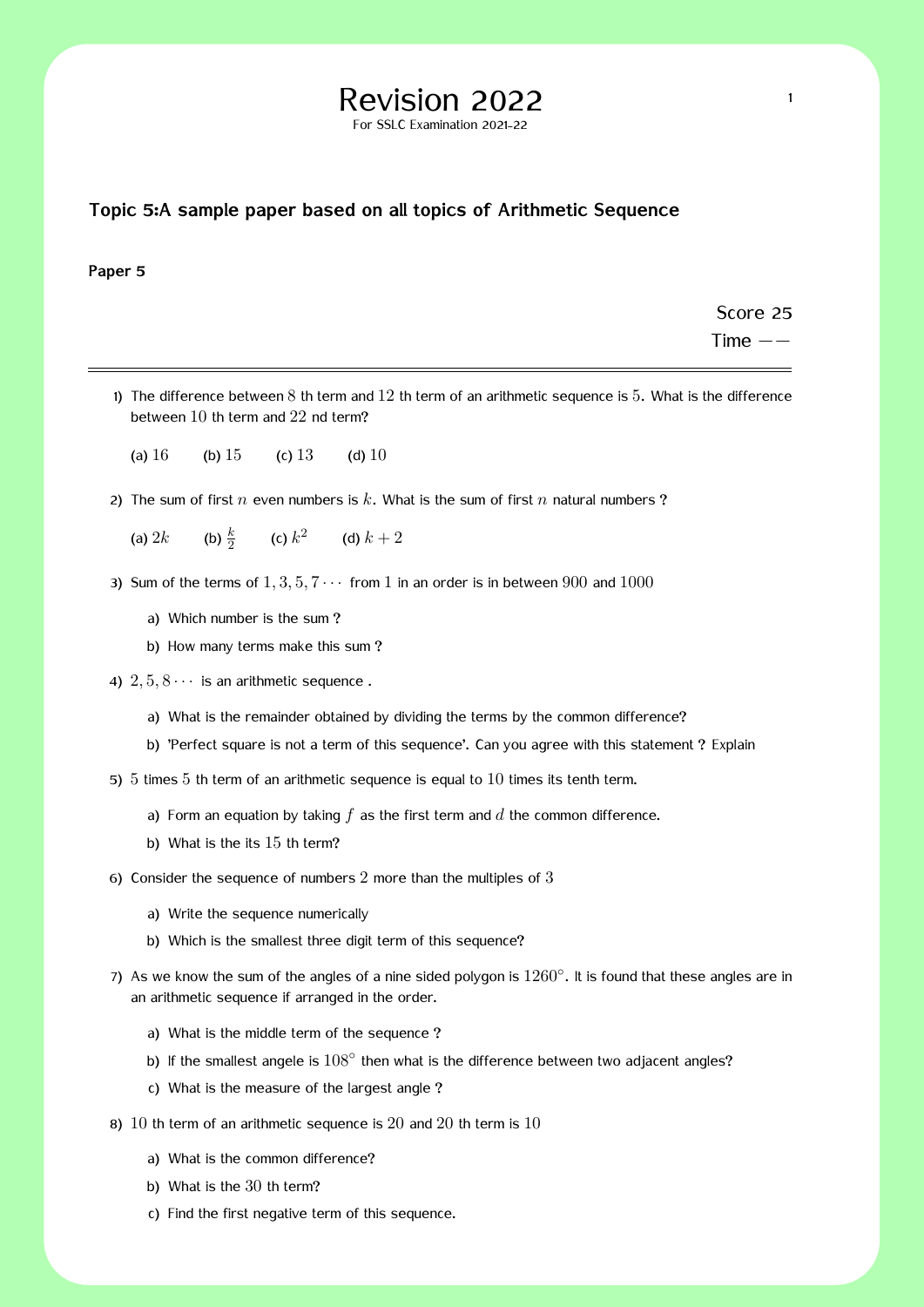- 9) First term of an arithmetic sequence is  $\frac{1}{3}$  and common difference  $\frac{1}{6}$ 
	- a) Write the algebraic form of the sequence
	- b) Is 1 a term of this sequence ?
	- c) If  $1$  is a term, at what position  $1$  appears as a term?
	- d) At what poistion 100 appears as a term in this sequence ?
	- 10) Powers of 2 and its digit in one's place are given below.Observe the table carefully and answer the questions

| Powers of 2 | Digit in the ones place |
|-------------|-------------------------|
| $2^1 = 2$   | 2                       |
| $2^2 = 4$   | 4                       |
| $2^3 = 8$   | 8                       |
| $2^4$ = 16  | 6                       |
| $2^5 = 32$  | 2                       |
| $2^6 = 64$  | 4                       |
| $2^7$ = 128 | 8                       |
| $2^8$ = 256 | 6                       |

a) Which of the following cannot be the digit in the one's place of the power of 2

(a) 2 (b) 3 (c) 4 (d) 6

b) Which of the following is the digit in the one's place of  $2^9$ ?

(a) 2 (b) 4 (c) 8 (d) 6

c) What is the digit in the one's place of  $2^{100}$ 

(a) 2 (b) 4 (c) 8 (d) 6

d)  $2^n$  has one's place 6. which of the following can be the value of  $n$ ?

(a)  $12$  (b)  $15$  (c)  $21$  (d)  $30$ 

- e) If  $m + n = 26$  then what is the digit in the one's place of  $2^m \times 2^n$ 
	- (a) 2 (b) 4 (c) 8 (d) 6

### Answers

1) 15

2)  $\frac{k}{2}$ 

3) a) 961

- b) 31
- 4) a) 2
	- b) When a perfect square is divided by  $3$  we get either  $1$  or  $0$  the remainder. Here the terms of this sequence gives the remainder  $2$  on dividing by  $3$ . That is perfect square cannot be a term of this sequence.

5) a) 
$$
5 \times (f + 4d) = 10 \times (f + 9d), 5f + 20d = 10f + 90d \rightarrow 5f + 70d = 0
$$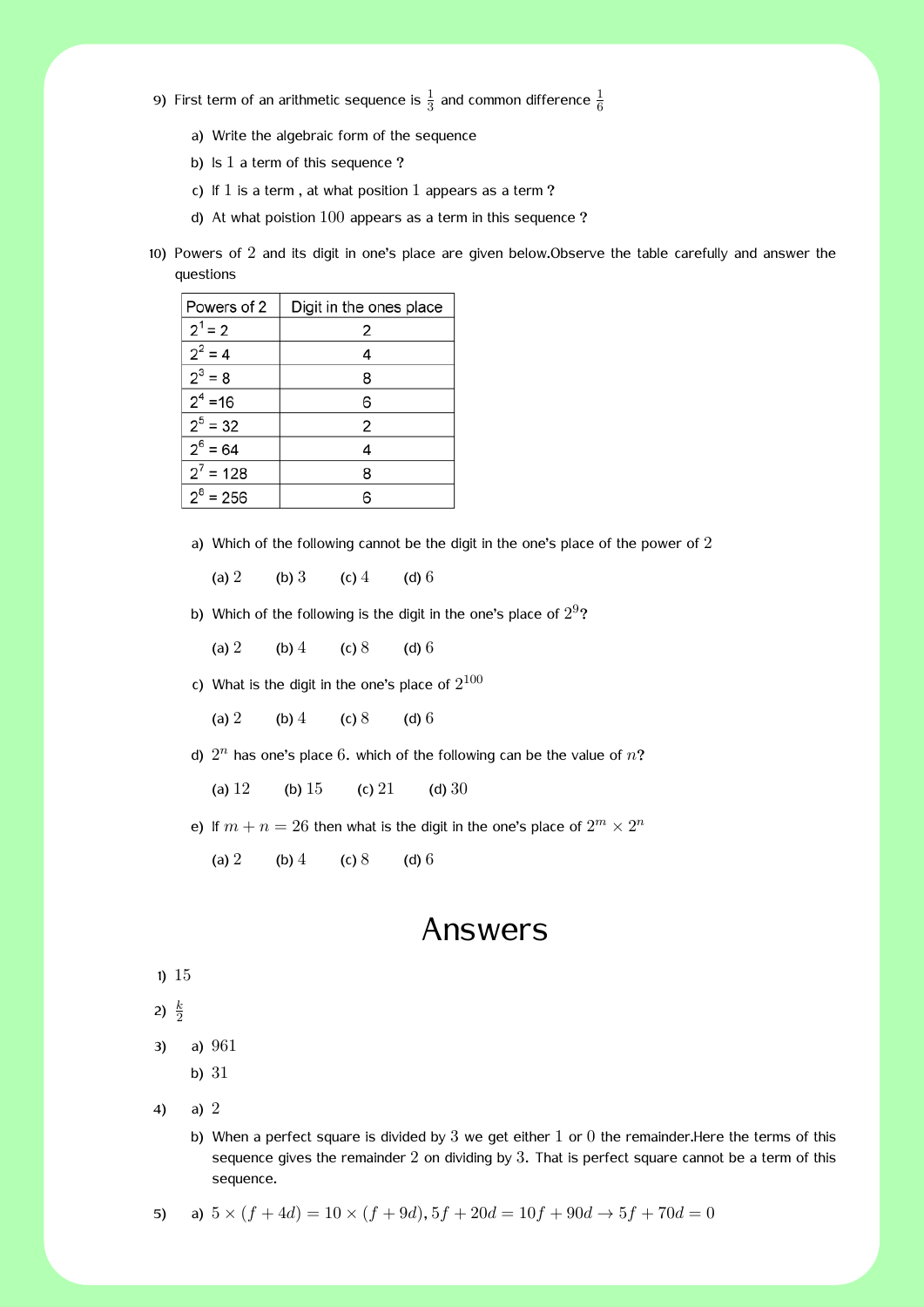b)  $5f + 70d = 0 \rightarrow 5(f + 14d) = 0, f + 14d = 0$  3 That is  $x_{15} = 0$ 

6) a) 
$$
5, 8, 11 \cdots
$$

b) Largest two digit multiple of  $3$  is  $99$ . Smallest three digit multiple of  $3$  is  $99 + 3 = 101$ 

7) a) 
$$
x_5 = \frac{1260}{9} = 140
$$
. Middle term of the sequence is 140

b)  $x_1 = 108, 4d = 140 - 108 = 32, d = 8.$ The difference between two adjacent angles is 8

c) 
$$
x_9 = x_5 + 4d = 140 + 4 \times 8 = 140 + 32 = 172
$$
. Largest angle is 172<sup>o</sup>

8) a) 
$$
x_{20} - x_{10} = 10d \rightarrow -10 = 10d, d = -1
$$

- b)  $x_{30} = x_{20} + 10d = 10 + 10 \times -1 = 10 10 = 0$
- c)  $x_{31} = x_{30} + d = 0 + -1 = -1$ . It is the first negative term.

9) a) 
$$
x_n = \frac{1}{6}n + (\frac{1}{3} - \frac{1}{6}) = \frac{1}{6}n + \frac{1}{6} = \frac{n+1}{6}
$$
  
\nb) When  $n = 5$  we get fifth term  $\frac{5+1}{6} = 1$ . Fifth term is 1  
\nc)  $x_n = 1$ ,  $\frac{n+1}{6} = 1 \rightarrow n + 1 = 6, n = 5, x_5 = 1$   
\nd)  $100 = \frac{n+1}{6} \rightarrow n + 1 = 600, n = 599$   
\n $x_{599} = 100$ 

$$
10) \qquad a) \; 3
$$

- b) 2
- c) 6
- d) 12
- e) 4

1

<sup>1</sup> Compiler : John P.A, sjpuzzles@gmail.com , jpavpz@gmail.com *|* 9847307721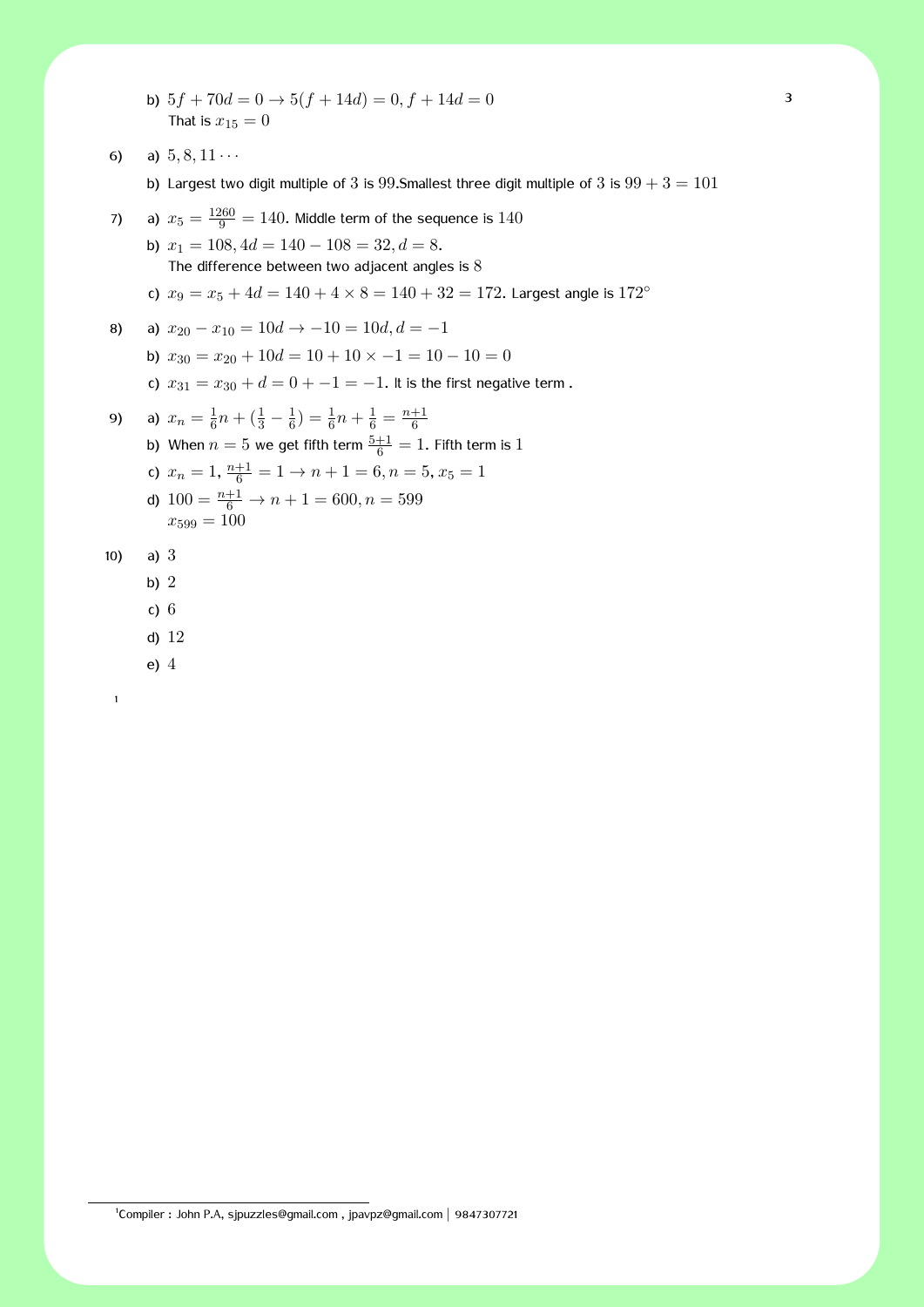# $\mathsf{Revision}$  2022 1

For SSLC Examination 2021-22

#### **Topic 5:A sample paper based on all topics of Arithmetic Sequence**

#### **Paper 5**

Score 25

Time *−−*

- 1) ഒരു സമാന്തരശ്രേണിയുടെ എട്ടാം പദവും പന്ത്രണ്ടാം പദവും തമ്മിലുള്ള വ്യത്യാസം 5ആയാൽ പത്താം പദവും ഇരുപത്തി രണ്ടാം പദവും തമ്മിലുള്ള വൃത്യാസം എത്ര?
	- (a)  $16$  (b)  $15$  (c)  $13$  (d)  $10$
- 2) ആദ്യത്ത $n$  ഇരട്ടസംഖ്യകളടെ ഇക  $k$ ആയാൽ ആദ്യത്തെ $n$ എണ്ണൽസംഖ്യകളടെ ഇക എത്ര?
	- (a)  $2k$ (b)  $\frac{k}{2}$ (c)  $k^2$  (d)  $k+2$
- $3)$   $1, 3, 5, 7 \cdots$  എന്ന സമാന്തരശ്രേണിയുടെ  $1$ മ്പത്തി ഇടർച്ചയായ പദങ്ങളുടെ ഇക  $900$  ത്തിനും  $1000$ ത്തിനും ഇടയിലാണ്
	- a) ഇക എ**ത്ര**?

.

.

- b) എത്ര പദങ്ങളടെ ഇകയാണ് ?
- 4)  $2, 5, 8 \cdots$  എന്ന സമാന്തരശ്രേണി പരിഗണിക്കുക.
	- a) പദങ്ങളെ പൊതുവ്യത്യാസം കൊണ്ട് ഹരിച്ചാലുള്ള ശിഷ്ടം എത്ര?
	- b) ഈ ശ്രേണിയിൽ പൂർണ്ണവർഗ്ഗങ്ങൾ പദമാകില്ല. ഈ പ്രസ്കാവന ശരിയാണോ? സമർത്ഥിക്കക'
- 5) ഒരു സമാന്തരശ്രേണിയുടെ അഞ്ചാം പദത്തിന്റെ അഞ്ച് മടങ്ങ് പത്താം പദത്തിന്റെ പത്ത് മടങ്ങിന് ഇല്യമാണ്
	- a) ആദ്യപദം  $f$ , പൊതുവൃത്യാസം $d$ ആയാൽ സമവാക്യം എഴുതുക
	- b) പതിനഞ്ചാം പദം എത്ര?
- 6)  $3$ ന്റെ ഗുണിതങ്ങളോട്  $2$ കൂട്ടിയ സംഖ്യാശ്രേണി പരിഗണിക്കുക
	- a) ശ്രേണി എഴുതക
	- b) ശ്രേണിയുടെ ഏറ്റവും ചെറിയ മൂന്നക്കസംഖ്യാപദം എഴുതുക

7) ഒൻപത് വശങ്ങളുള്ള ഒരു ബഹുങുജത്തിന്റെ കോണകളുടെ ഇക  $1260^\circ$ ആണ് .ഈ കോണകൾ സമാന്തരശ്രേണിയിലാണ്

- a) ശ്രേണിയുടെ നടുവിലെ പദം എത്ര?
- b) ഏറ്റവും ചെറിയ കോൺ  $108°$  ആയാൽ രണ്ട് അടുത്തടുത്തുള്ള കോണകളടെ വൃത്യാസം എത്ര?
- c) ഏറ്റവും വലിയ കോൺ എത്ര?
- 8) ഒരു സമാന്തരശ്രേണിയുടെ പത്താം പദം  $20$  , ഇരുപതാം പദം  $10$ 
	- a) പൊഇവൃത്യാസം എത്ര?
	- b) ശ്രേണിയുടെ മൂപ്പതാം പദം എത്ര?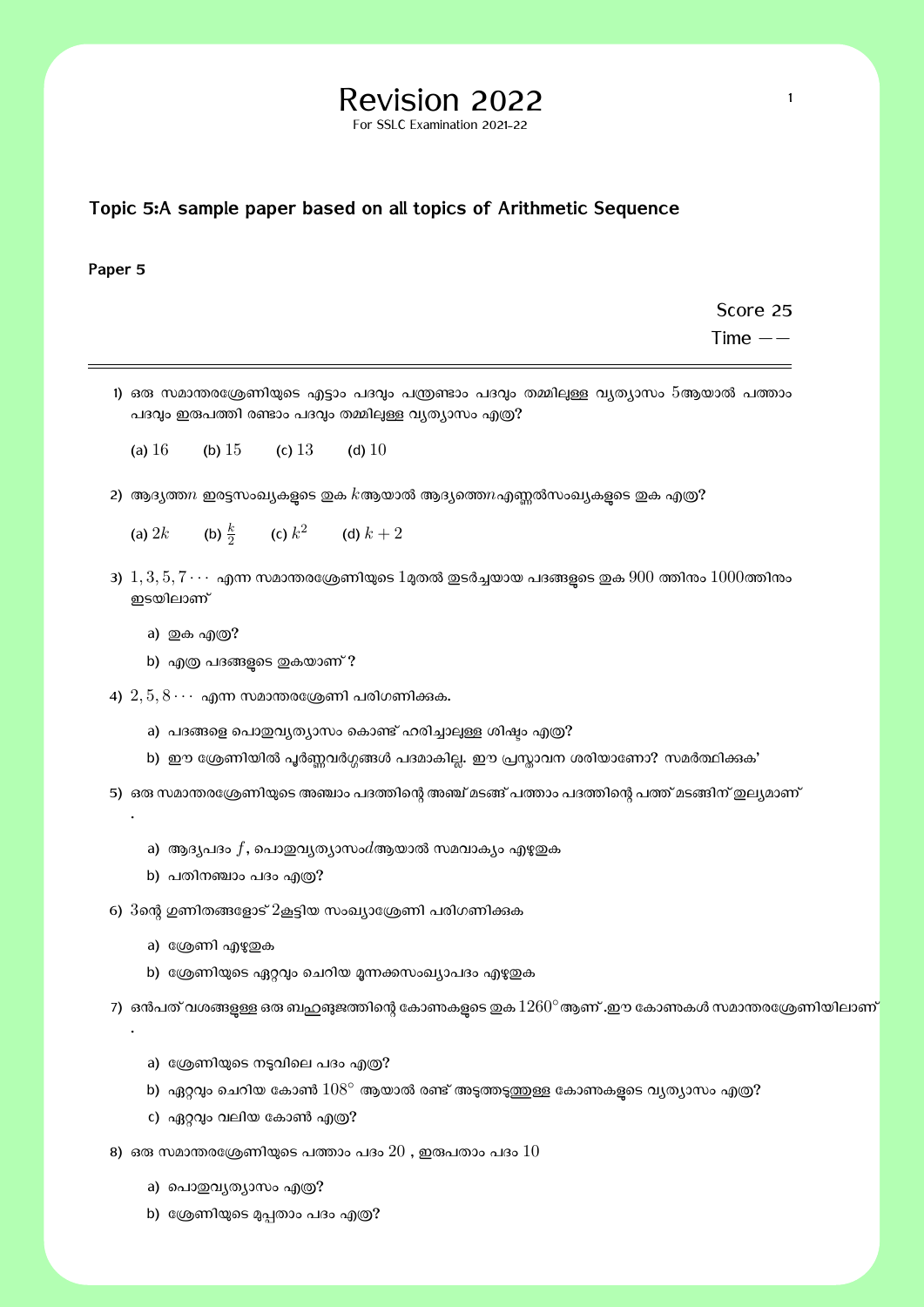- c) ആദ്യത്തെ നൃനസംഖ്യാപദം എത്ര?
- 9) ഒരു സമാന്തരശ്രേണിയുടെ ആദ്യപദം  $\frac{1}{3}$  , പൊഇവ്യത്യാസം  $\frac{1}{6}$ 
	- a) ശ്രേണിയുടെ ബീജഗണിതരൂപം എഴുതുക
	- b)  $1 \nleftrightarrow 1$  ഈ ശ്രേണിയുടെ പദമാണോ?
	- c) ആണെങ്കിൽ എത്രാമത്തെ പദമാണ് ?
	- d) ഈ ശ്രേണിയിൽ  $100$  എത്രാമത്തെ പദമാണ് ?
- 10) രണ്ടിന്റെ ക്വതികളും അവയുടെ ഒറ്റയുടെ സ്ഥാനത്തെ അക്കങ്ങളും താഴെ കൊടുത്തിരിക്കുന്ന

| Powers of 2 | Digit in the ones place |
|-------------|-------------------------|
| $2^1 = 2$   | 2                       |
| $2^2 = 4$   | 4                       |
| $2^3 = 8$   | 8                       |
| $2^4$ = 16  | 6                       |
| $2^5 = 32$  | 2                       |
| $2^6 = 64$  | 4                       |
| $2^7$ = 128 | 8                       |
| $2^8$ = 256 | 6                       |

a)  $2$ ന്റെ ക്ലതിയുടെ ഒറ്റയുടെ സ്ഥാനത്തെ അക്കം ആകാത്തത് ഏത് ?

(a) 2 (b) 3 (c) 4 (d) 6

b)  $2^9$ ന്റെ ഒറ്റയുടെ സ്ഥാനത്തെ അക്കമേത് ?

(a) 2 (b) 4 (c) 8 (d) 6

c)  $2^{100}$ ന്റെ ഒറ്റയുടെ സ്ഥാനത്ത അക്കമേത് ?

(a) 2 (b) 4 (c) 8 (d) 6

d)  $2^n$ ന്റെ ഒറ്റയുടെ സ്ഥാനം 6ആണ് .  $n$ ആകാവുന്ന സംഖ്യ?

(a)  $12$  (b)  $15$  (c)  $21$  (d)  $30$ 

- $\mathbf{e})\,\, m+n=26$ ആയാൽ  $2^m\times 2^n$  ന്റെ ഒറ്റയുടെ സ്ഥാനത്തെ അക്കമേത് ?
	- (a) 2 (b) 4 (c) 8 (d) 6

### Answers

1) 15

$$
2) \frac{k}{2}
$$

3) a) 961

- b) 31
- 4) a) 2
	- b) പൂർണ്ണവർഗ്ഗത്തെ 3കൊണ്ട് ഹരിച്ചാൽ ശിഷ്ടം 1 അല്ലെങ്കിൽ $0$  ആയിരിക്കം. ഈ ശ്രേണിയിലെ പദങ്ങളെ  $3$ കൊണ്ട് ഹരിച്ചാൽ ശിഷ്ടം  $2$ ആണ്. ഈ ശ്രേണിയിൽ പൂർണ്ണവർഗ്ഗം പദമാകില്ല.
- 5) a)  $5 \times (f + 4d) = 10 \times (f + 9d), 5f + 20d = 10f + 90d \rightarrow 5f + 70d = 0$